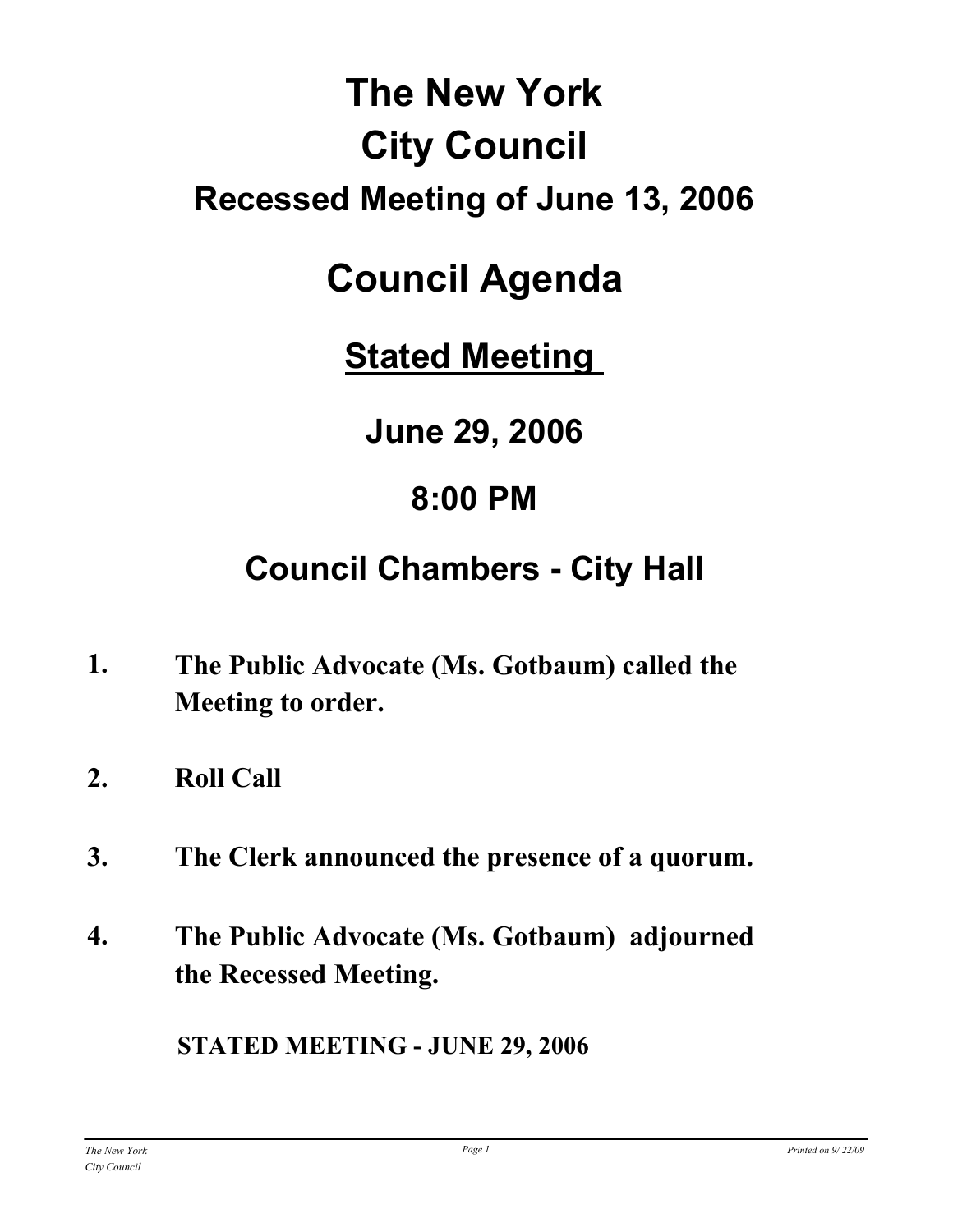## **1. Roll Call**

## **2. Invocation**

## **3. Adoption of Minutes**

## **4. Messages & Papers from the Mayor**

**M 0207-2006 Setting forth the maximum amount of debt and reserves which the City, the NYC Transitional Finance Authority, the NYC Municipal Water Finance Authority, the NYS Dormitory Authority and the NYC HHC may soundly incur for capital projects for FY'07.**

> Communication from the Mayor - Submitting an amended certificate setting forth the maximum amount of debt and reserves which the City, the NYC Transitional Finance Authority, the NYC Municipal Water Finance Authority, the NYS Dormitory Authority and the NYC Health and Hospitals Corporation may soundly incur for capital projects for Fiscal Year 2007 and the ensuing three fiscal years, and the maximum amount of appropriations and expenditures for capital projects which may soundly be made during each fiscal year, pursuant to Section 250 (16) of the NY City Charter. *Received, Ordered, Printed and Filed*

#### **Communications from City, County & Borough Offices 5.**

#### **M 0208-2006 Transfer City funds between various agencies in FY'06 to implement changes to the City's expense budget. (MN - 7)**

Communication from the Office of Management & Budget – Pursuant to Section 107(b) of the New York City Charter, transfer City funds between various agencies in fiscal year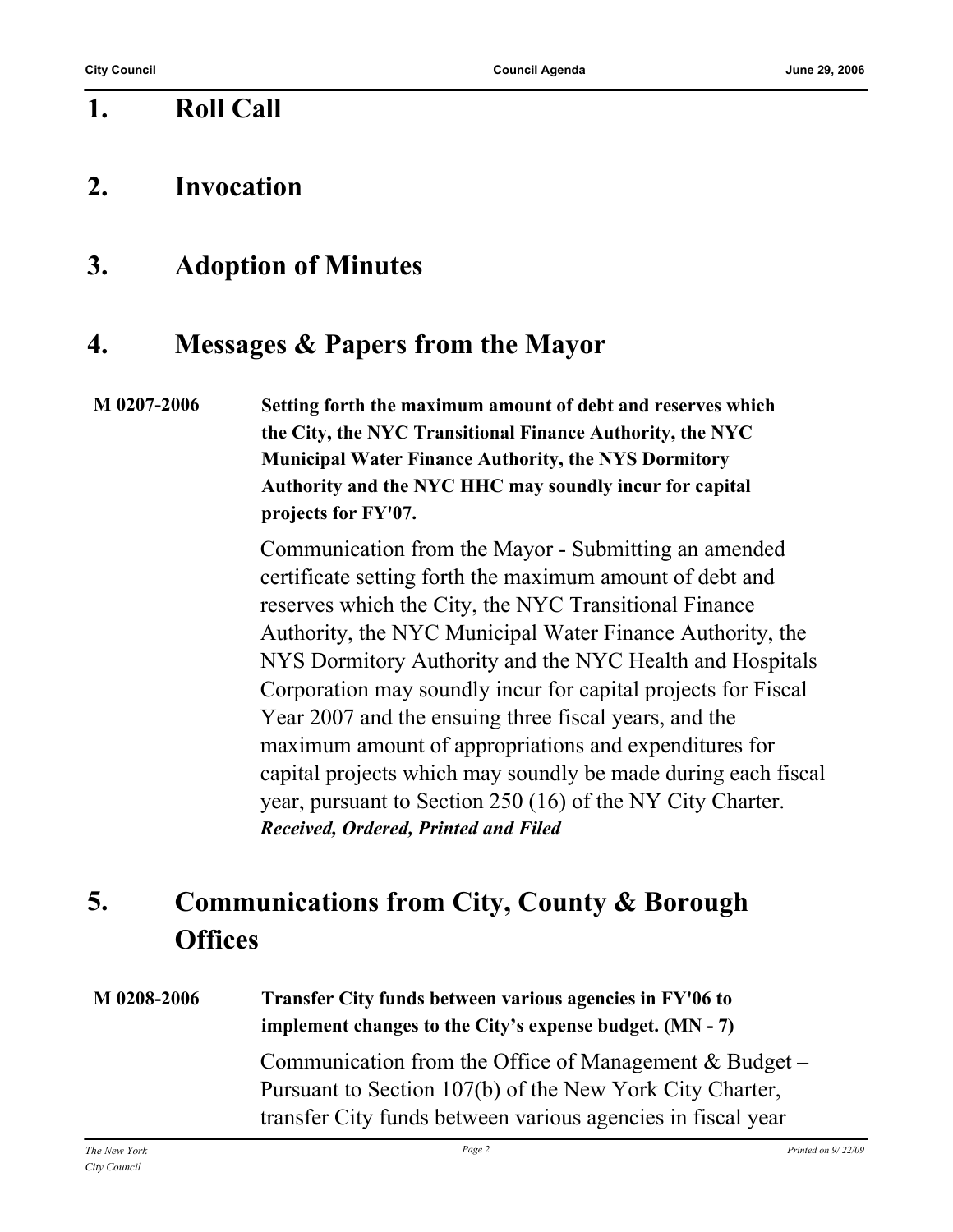|             | 2006 to implement changes to the City's expense budget. (MN<br>$-7)$                                                                                                                                                                                                                      |
|-------------|-------------------------------------------------------------------------------------------------------------------------------------------------------------------------------------------------------------------------------------------------------------------------------------------|
|             | <b>Preconsidered - Finance</b>                                                                                                                                                                                                                                                            |
| M 0209-2006 | Appropriate new revenues in $FY'06. (MN - 8)$                                                                                                                                                                                                                                             |
|             | Communication from the Office of Management $& Budget-$<br>Pursuant to Section 107(e) of the New York City Charter,<br>appropriate new revenues in fiscal year $2006$ . (MN - 8)<br><b>Preconsidered - Finance</b>                                                                        |
| M 0210-2006 | Base Station License, Guadalupana Car & Limo., Inc.                                                                                                                                                                                                                                       |
|             | Communication from the Taxi $&$ Limousine Commission –<br>Submitting its approval of an application for a new base<br>station license Guadalupana Car $\&$ Limo., Inc., pursuant to<br>Section 19-511(i), of the administrative code of the city of<br>New York.<br><b>Transportation</b> |
| M 0211-2006 | <b>Base Station License, Mo Super Cars</b>                                                                                                                                                                                                                                                |
|             | Communication from the Taxi $&$ Limousine Commission –<br>Submitting its approval of an application for a new base<br>station license Mo Super Cars pursuant to Section 19-511(i),<br>of the administrative code of the city of New York.<br><b>Transportation</b>                        |
| M 0212-2006 | <b>Base Station License, 18th Avenue Too Inc.</b>                                                                                                                                                                                                                                         |
|             | Communication from the Taxi $&$ Limousine Commission –<br>Submitting its approval of an application for a renewal base<br>station license 18th Avenue Too Inc. pursuant to Section<br>19-511(i), of the administrative code of the city of New York.<br><b>Transportation</b>             |
| M 0213-2006 | <b>Base Station License, Amsterdam Radio Dispatcher Inc.</b>                                                                                                                                                                                                                              |
|             | Communication from the Taxi $&$ Limousine Commission –<br>Submitting its approval of an application for a renewal base<br>station license Amsterdam Radio Dispatcher Inc. pursuant to                                                                                                     |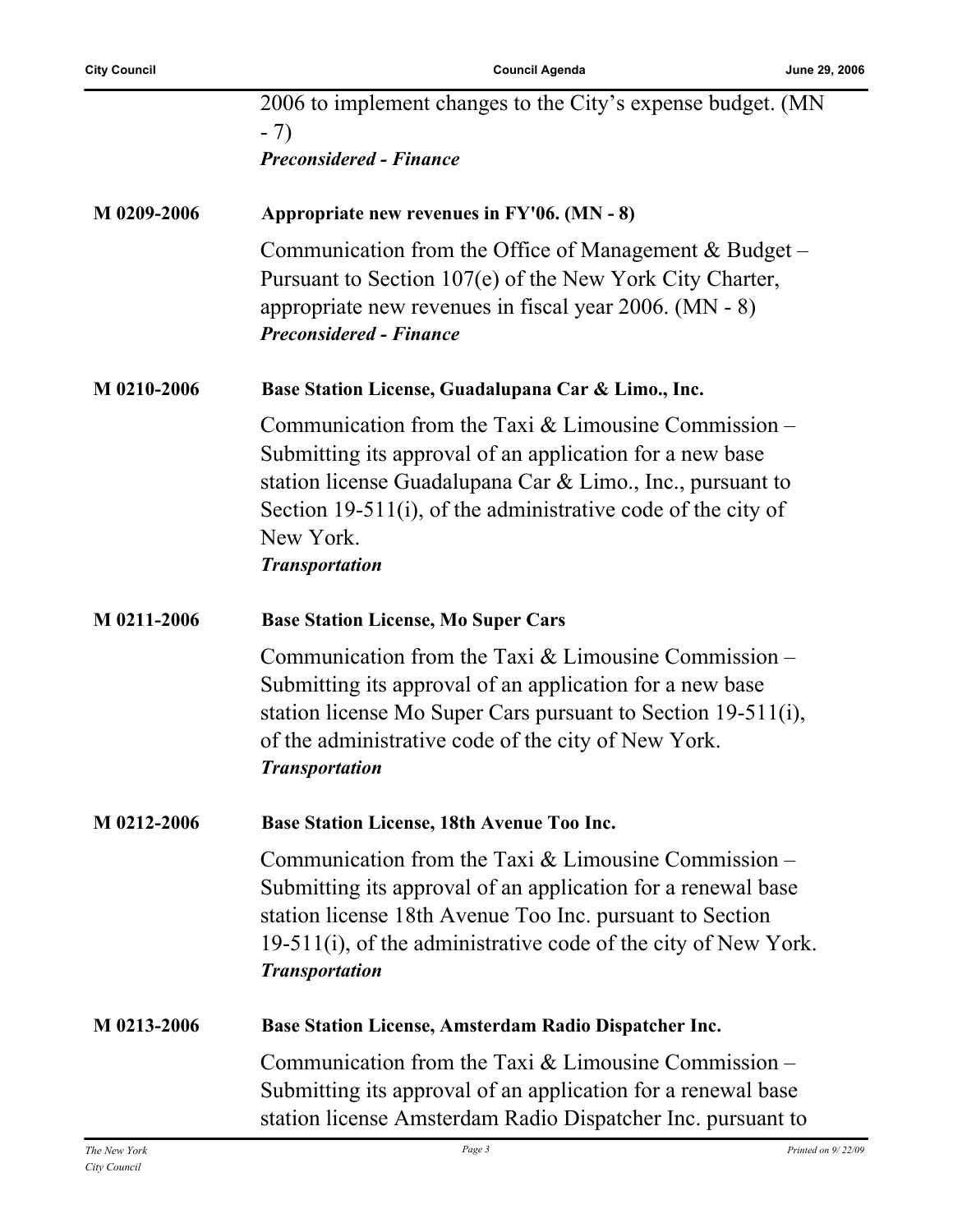|             | Section 19-511(i), of the administrative code of the city of<br>New York.<br><b>Transportation</b>                                                                                                                                                                                         |
|-------------|--------------------------------------------------------------------------------------------------------------------------------------------------------------------------------------------------------------------------------------------------------------------------------------------|
| M 0214-2006 | Base Station License, Bloomingdale Car Service, Inc.                                                                                                                                                                                                                                       |
|             | Communication from the Taxi $&$ Limousine Commission –<br>Submitting its approval of an application for a renewal base<br>station license Bloomingdale Car Service, Inc. pursuant to<br>Section 19-511(i), of the administrative code of the city of<br>New York.<br><b>Transportation</b> |
| M 0215-2006 | Base Station License, Blue Diamond Car Service Inc.                                                                                                                                                                                                                                        |
|             | Communication from the Taxi $&$ Limousine Commission –<br>Submitting its approval of an application for a renewal base<br>station license Blue Diamond Car Service Inc. pursuant to<br>Section 19-511(i), of the administrative code of the city of<br>New York.<br><b>Transportation</b>  |
| M 0216-2006 | <b>Base Station License, B.O.B. Express</b>                                                                                                                                                                                                                                                |
|             | Communication from the Taxi $&$ Limousine Commission –<br>Submitting its approval of an application for a renewal base<br>station license B.O.B. Express pursuant to Section 19-511(i),<br>of the administrative code of the city of New York.<br><b>Transportation</b>                    |
| M 0217-2006 | <b>Base Station License, B.Q.N. Car Service</b>                                                                                                                                                                                                                                            |
|             | Communication from the Taxi $&$ Limousine Commission –<br>Submitting its approval of an application for a renewal base<br>station license B.Q.N. Car Service pursuant to Section<br>$19-511(i)$ , of the administrative code of the city of New York.<br><b>Transportation</b>             |
| M 0218-2006 | Base Station License, Brooklyn Radio Dispatch Inc.                                                                                                                                                                                                                                         |
|             | Communication from the Taxi $&$ Limousine Commission –                                                                                                                                                                                                                                     |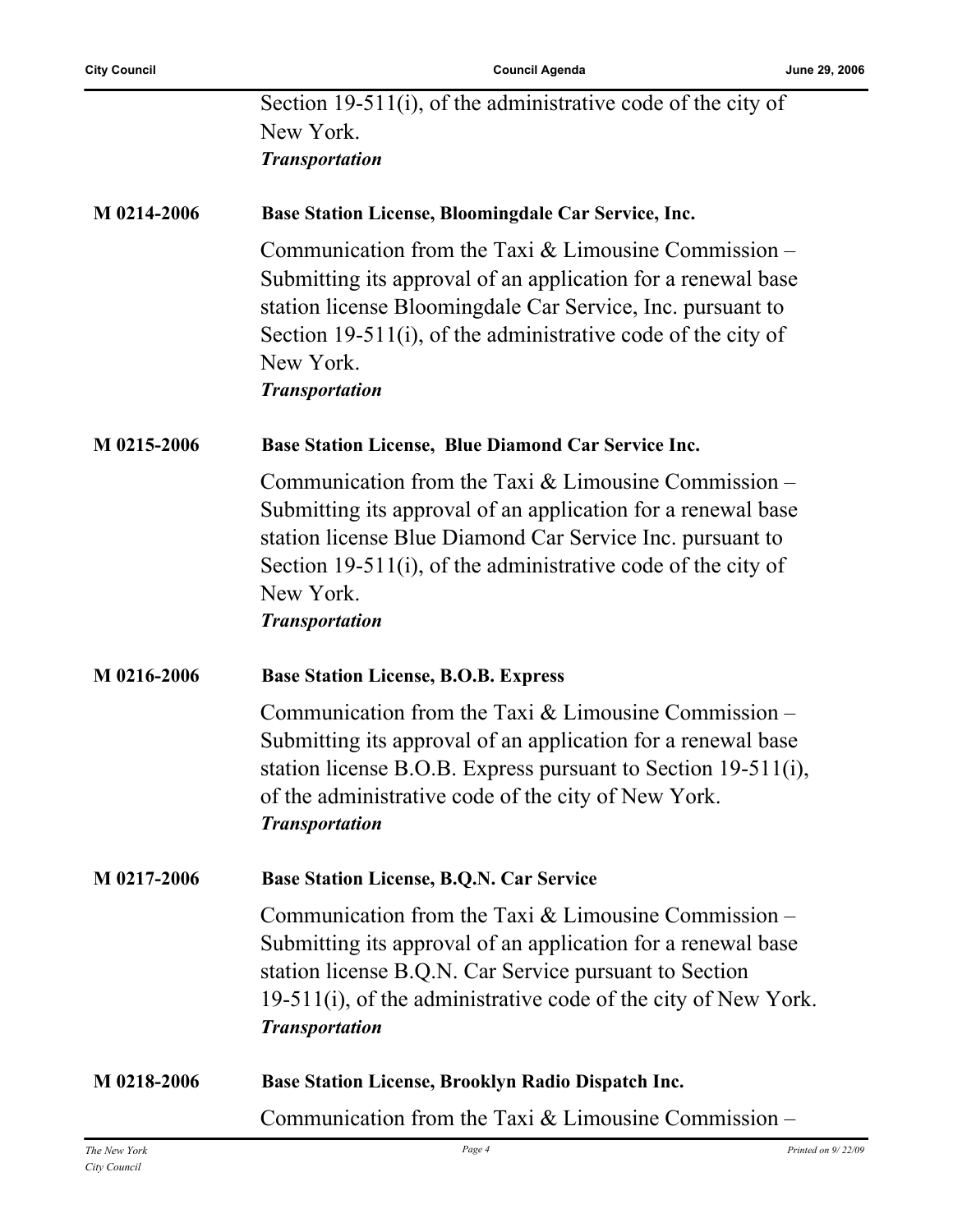ř.

|             | Submitting its approval of an application for a renewal base<br>station license Brooklyn Radio Dispatch Inc. pursuant to<br>Section 19-511(i), of the administrative code of the city of<br>New York.<br><b>Transportation</b>                                                                |
|-------------|-----------------------------------------------------------------------------------------------------------------------------------------------------------------------------------------------------------------------------------------------------------------------------------------------|
| M 0219-2006 | <b>Base Station License, Castle Car Service, Inc.</b>                                                                                                                                                                                                                                         |
|             | Communication from the Taxi $&$ Limousine Commission –<br>Submitting its approval of an application for a renewal base<br>station license Castle Car Service, Inc. pursuant to Section<br>19-511(i), of the administrative code of the city of New York.<br><b>Transportation</b>             |
| M 0220-2006 | <b>Base Station License, Crossbay Car Service, Inc.</b>                                                                                                                                                                                                                                       |
|             | Communication from the Taxi $&$ Limousine Commission –<br>Submitting its approval of an application for a renewal base<br>station license Crossbay Car Service, Inc pursuant to Section<br>19-511(i), of the administrative code of the city of New York.<br><b>Transportation</b>            |
| M 0221-2006 | Base Station License, D & J Service Inc.                                                                                                                                                                                                                                                      |
|             | Communication from the Taxi $&$ Limousine Commission –<br>Submitting its approval of an application for a renewal base<br>station license $D \& J$ Service Inc. pursuant to Section<br>19-511(i), of the administrative code of the city of New York.<br><b>Transportation</b>                |
| M 0222-2006 | Base Station License, Deborah Car & Limo. Service, Inc.                                                                                                                                                                                                                                       |
|             | Communication from the Taxi $&$ Limousine Commission –<br>Submitting its approval of an application for a renewal base<br>station license Deborah Car & Limo. Service, Inc. pursuant to<br>Section 19-511(i), of the administrative code of the city of<br>New York.<br><b>Transportation</b> |
| M 0223-2006 | <b>Base Station License, DMD Inc.</b>                                                                                                                                                                                                                                                         |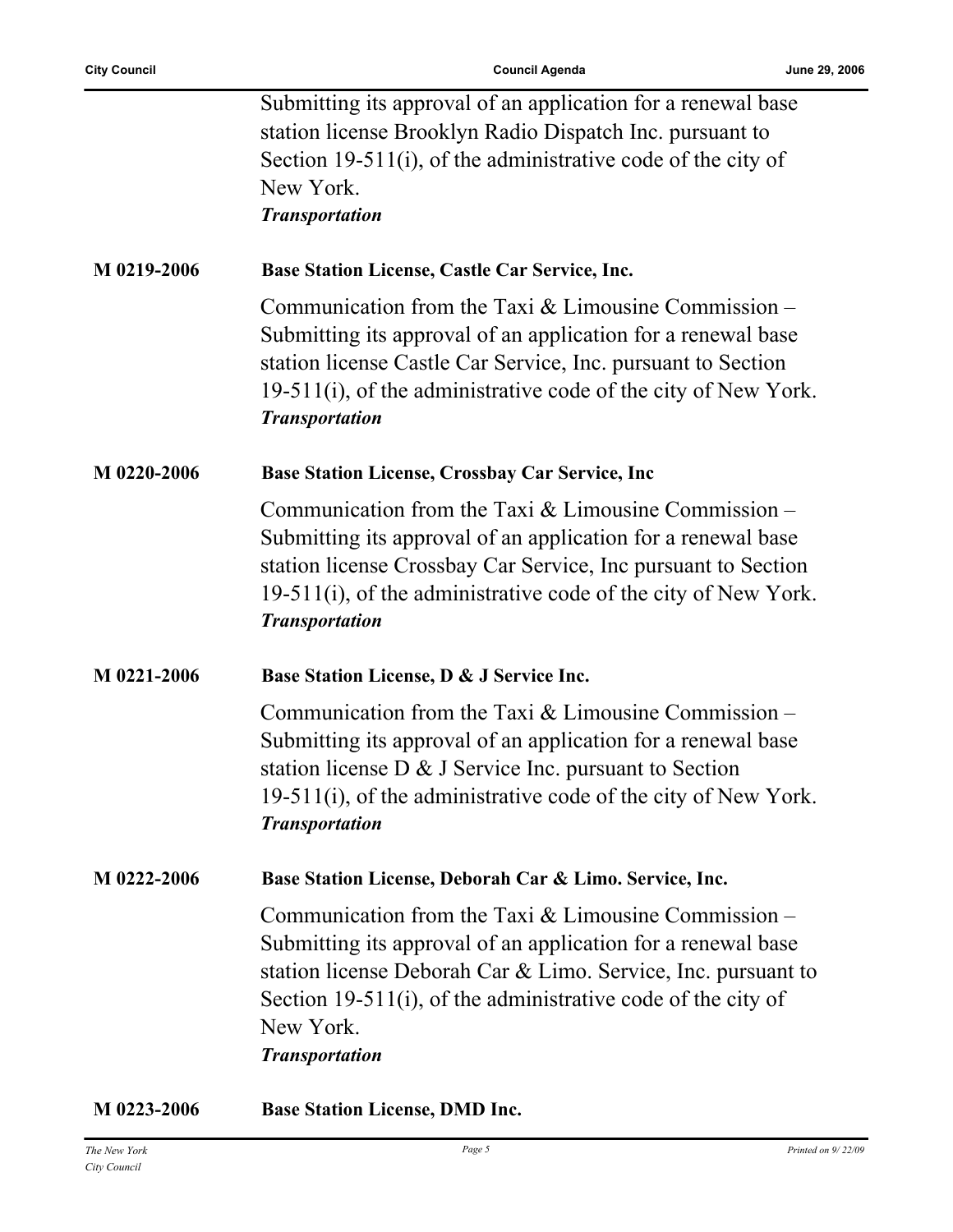|             | Communication from the Taxi $&$ Limousine Commission –<br>Submitting its approval of an application for a renewal base<br>station license DMD Inc. pursuant to Section 19-511(i), of the<br>administrative code of the city of New York.<br><b>Transportation</b>          |
|-------------|----------------------------------------------------------------------------------------------------------------------------------------------------------------------------------------------------------------------------------------------------------------------------|
| M 0224-2006 | <b>Base Station License, Eastern LPB, Inc.</b>                                                                                                                                                                                                                             |
|             | Communication from the Taxi $&$ Limousine Commission –<br>Submitting its approval of an application for a renewal base<br>station license Eastern LPB, Inc. pursuant to Section<br>19-511(i), of the administrative code of the city of New York.<br><b>Transportation</b> |
| M 0225-2006 | <b>Base Station License, Ecuadoor Corp.</b>                                                                                                                                                                                                                                |
|             | Communication from the Taxi $&$ Limousine Commission –<br>Submitting its approval of an application for a renewal base<br>station license Ecuadoor Corp. pursuant to Section 19-511(i),<br>of the administrative code of the city of New York.<br><b>Transportation</b>    |
| M 0226-2006 | <b>Base Station License, Ecua Line Corp.</b>                                                                                                                                                                                                                               |
|             | Communication from the Taxi $&$ Limousine Commission –<br>Submitting its approval of an application for a renewal base<br>station license Ecua Line Corp. pursuant to Section 19-511(i),<br>of the administrative code of the city of New York.<br><b>Transportation</b>   |
| M 0227-2006 | Base Station License, Ecua Mex Inc.                                                                                                                                                                                                                                        |
|             | Communication from the Taxi $&$ Limousine Commission –<br>Submitting its approval of an application for a renewal base<br>station license Ecua Mex Inc. pursuant to Section 19-511(i),<br>of the administrative code of the city of New York.<br><b>Transportation</b>     |
| M 0228-2006 | <b>Base Station License, Eilat Transportation Corp.</b>                                                                                                                                                                                                                    |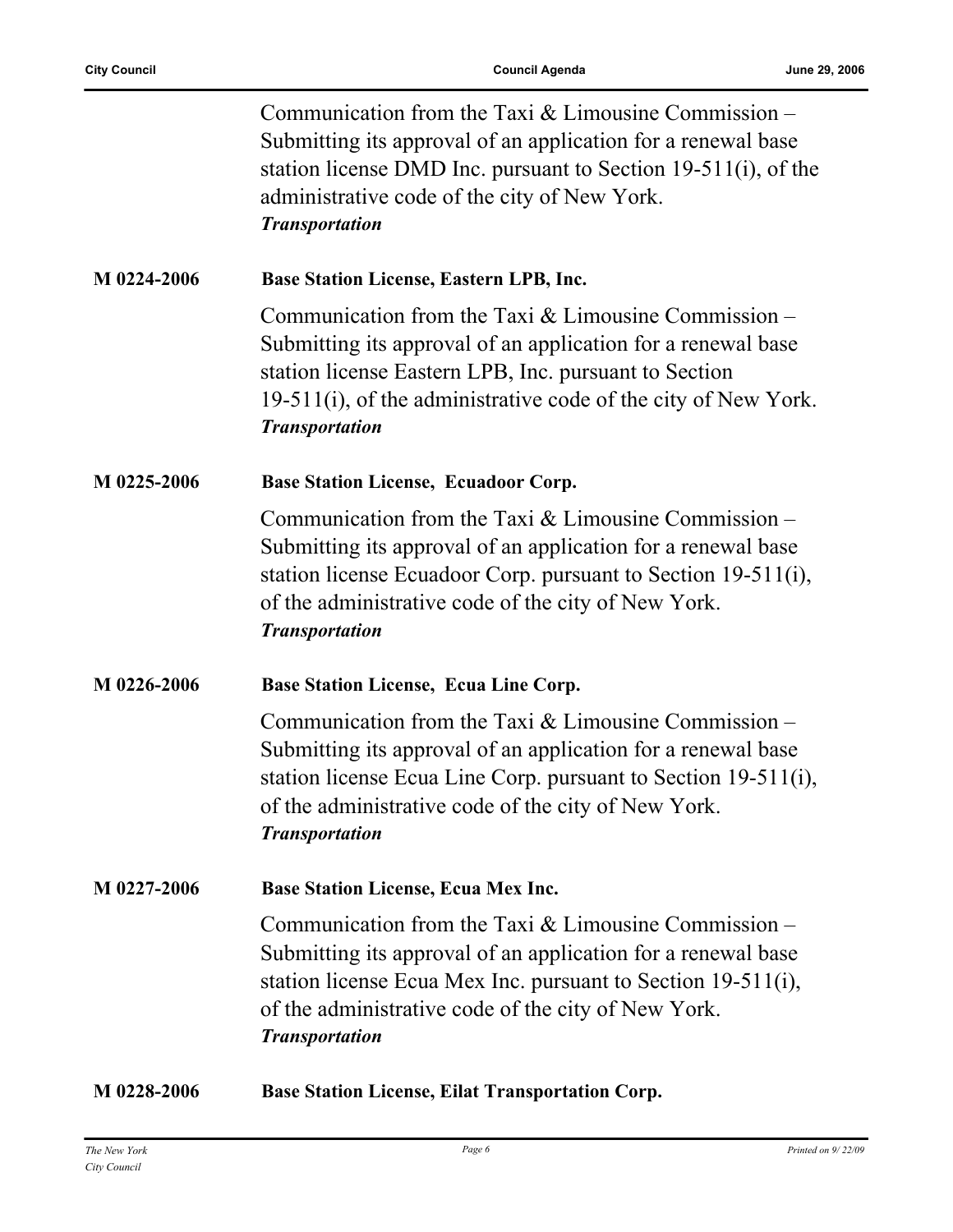$\overline{a}$ 

| M 0233-2006 | <b>Base Station License, Gunhill Car Service</b>                                                                                                                                                                                                                                                |
|-------------|-------------------------------------------------------------------------------------------------------------------------------------------------------------------------------------------------------------------------------------------------------------------------------------------------|
|             | Communication from the Taxi $&$ Limousine Commission –<br>Submitting its approval of an application for a renewal base<br>station license GTWY Inc. pursuant to Section 19-511(i), of<br>the administrative code of the city of New York.<br><b>Transportation</b>                              |
| M 0232-2006 | <b>Base Station License, GTWY Inc.</b>                                                                                                                                                                                                                                                          |
|             | Communication from the Taxi $&$ Limousine Commission –<br>Submitting its approval of an application for a renewal base<br>station license Fiat Express Corp. pursuant to Section<br>19-511(i), of the administrative code of the city of New York.<br><b>Transportation</b>                     |
| M 0231-2006 | <b>Base Station License, Fiat Express Corp.</b>                                                                                                                                                                                                                                                 |
|             | Communication from the Taxi $&$ Limousine Commission –<br>Submitting its approval of an application for a renewal base<br>station license Fanny Radio Dispatcher Service Inc. pursuant<br>to Section 19-511(i), of the administrative code of the city of<br>New York.<br><b>Transportation</b> |
| M 0230-2006 | Base Station License, Fanny Radio Dispatcher Service Inc.                                                                                                                                                                                                                                       |
|             | Communication from the Taxi $&$ Limousine Commission –<br>Submitting its approval of an application for a renewal base<br>station license Evergreen Trans. Inc. pursuant to Section<br>$19-511(i)$ , of the administrative code of the city of New York.<br><b>Transportation</b>               |
| M 0229-2006 | <b>Base Station License, Evergreen Trans. Inc.</b>                                                                                                                                                                                                                                              |
|             | Communication from the Taxi $&$ Limousine Commission –<br>Submitting its approval of an application for a renewal base<br>station license Eilat Transportation Corp. pursuant to Section<br>19-511(i), of the administrative code of the city of New York.<br><b>Transportation</b>             |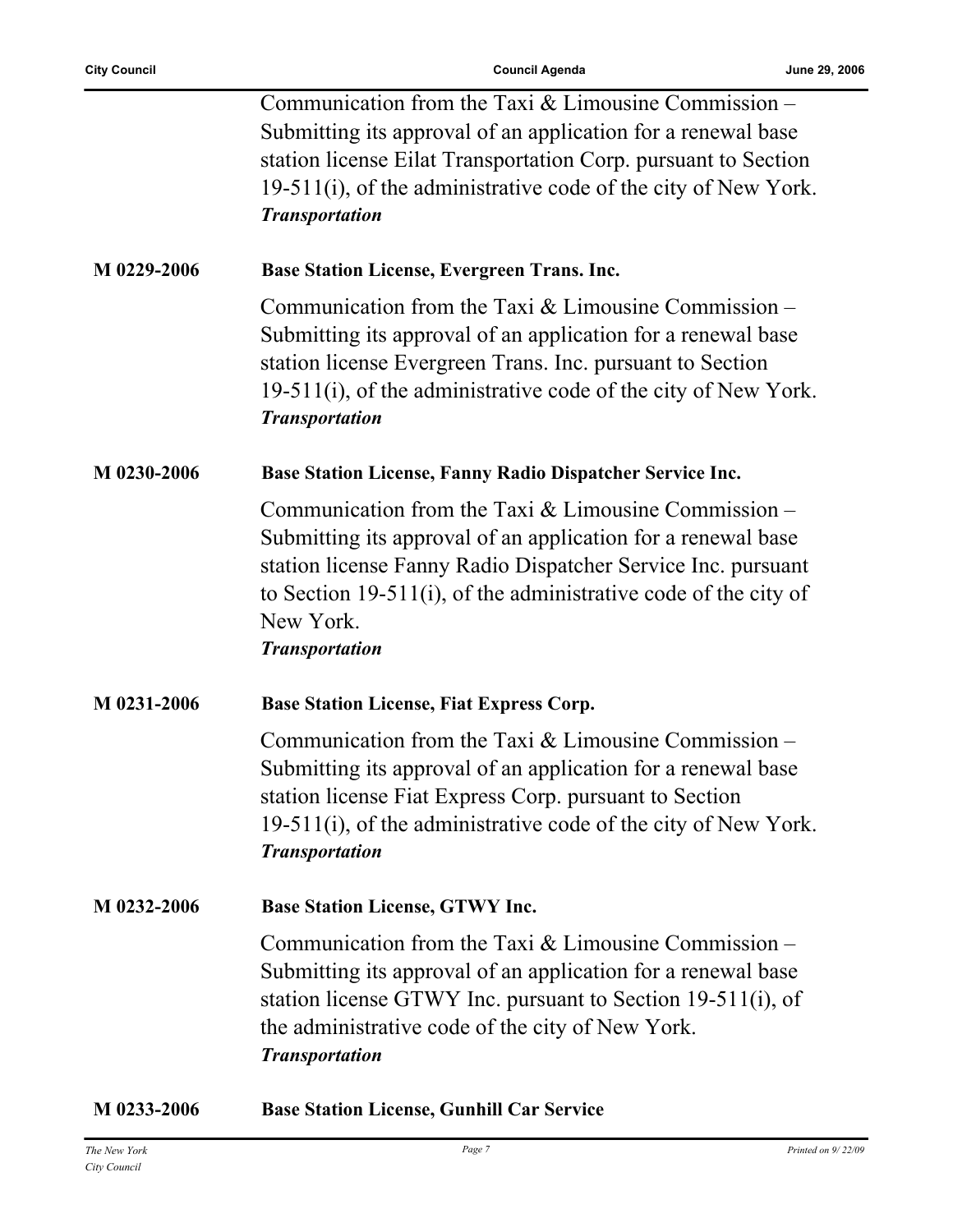|             | Communication from the Taxi $&$ Limousine Commission –<br>Submitting its approval of an application for a renewal base<br>station license Gunhill Car Service. pursuant to Section<br>19-511(i), of the administrative code of the city of New York.<br><b>Transportation</b>                          |
|-------------|--------------------------------------------------------------------------------------------------------------------------------------------------------------------------------------------------------------------------------------------------------------------------------------------------------|
| M 0234-2006 | <b>Base Station License, Haderech Inc.</b>                                                                                                                                                                                                                                                             |
|             | Communication from the Taxi $&$ Limousine Commission –<br>Submitting its approval of an application for a renewal base<br>station license Haderech Inc. pursuant to Section 19-511(i), of<br>the administrative code of the city of New York.<br><b>Transportation</b>                                 |
| M 0235-2006 | Base Station License, High Class Bronx Limo. & Car Service<br>Corp.                                                                                                                                                                                                                                    |
|             | Communication from the Taxi $&$ Limousine Commission –<br>Submitting its approval of an application for a renewal base<br>station license High Class Bronx Limo. & Car Service Corp.<br>pursuant to Section 19-511(i), of the administrative code of<br>the city of New York.<br><b>Transportation</b> |
| M 0236-2006 | <b>Base Station License, Hollywood Radio Dispatch Inc.</b>                                                                                                                                                                                                                                             |
|             | Communication from the Taxi $&$ Limousine Commission –<br>Submitting its approval of an application for a renewal base<br>station license Hollywood Radio Dispatch Inc. pursuant to<br>Section 19-511(i), of the administrative code of the city of<br>New York.<br><b>Transportation</b>              |
| M 0237-2006 | Base Station License, Hunts Point Car Service Corp.                                                                                                                                                                                                                                                    |
|             | Communication from the Taxi $&$ Limousine Commission –<br>Submitting its approval of an application for a renewal base<br>station license Hunts Point Car Service Corp. pursuant to<br>Section 19-511(i), of the administrative code of the city of<br>New York.                                       |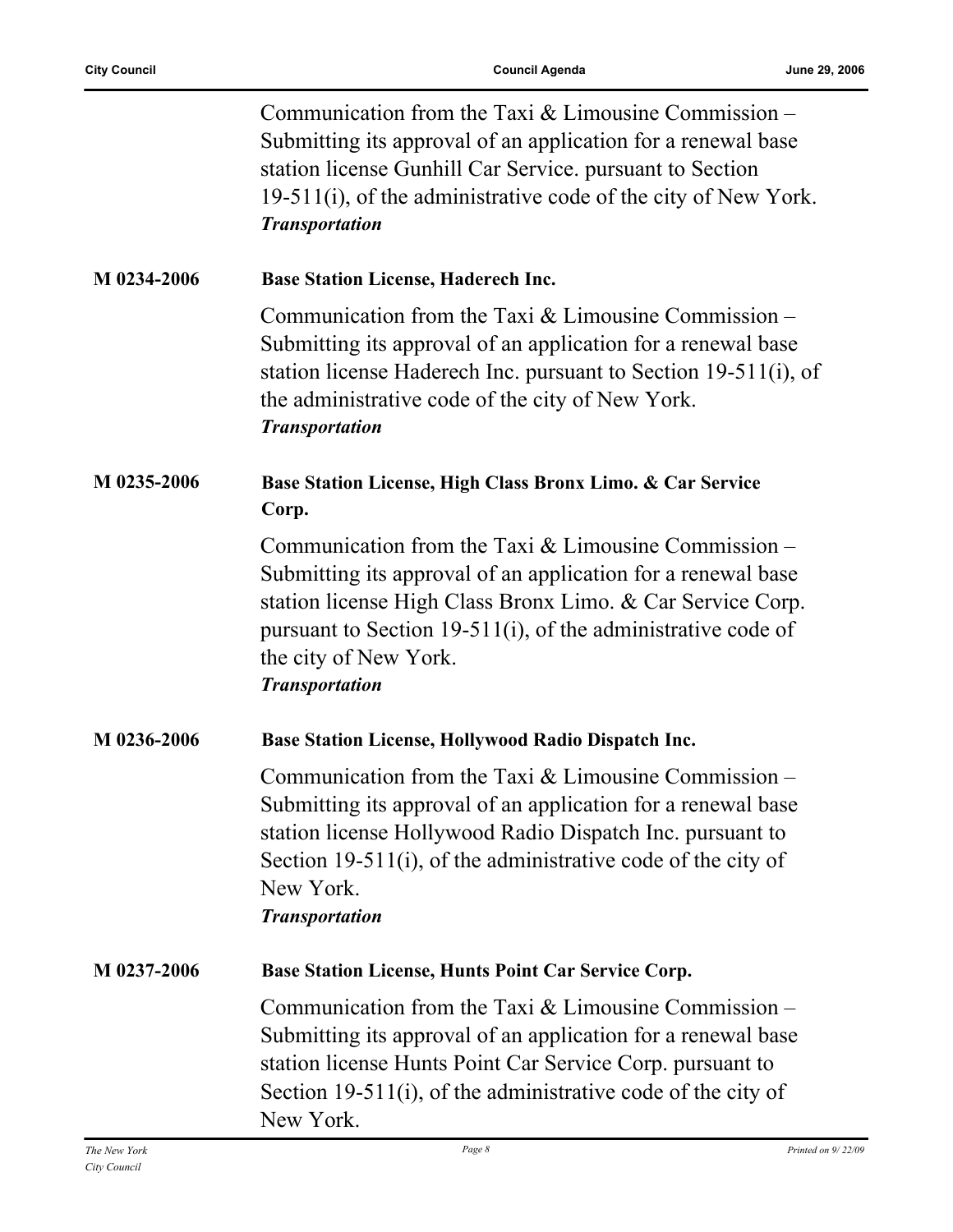|             | <b>Transportation</b>                                                                                                                                                                                                                                                                    |
|-------------|------------------------------------------------------------------------------------------------------------------------------------------------------------------------------------------------------------------------------------------------------------------------------------------|
| M 0238-2006 | <b>Base Station License, Ivette Car Service</b>                                                                                                                                                                                                                                          |
|             | Communication from the Taxi $&$ Limousine Commission –<br>Submitting its approval of an application for a renewal base<br>station license Ivette Car Service. pursuant to Section<br>19-511(i), of the administrative code of the city of New York.<br><b>Transportation</b>             |
| M 0239-2006 | Base Station License, J.T. Transportation Co. Inc.                                                                                                                                                                                                                                       |
|             | Communication from the Taxi $&$ Limousine Commission –<br>Submitting its approval of an application for a renewal base<br>station license J.T. Transportation Co. Inc. pursuant to Section<br>$19-511(i)$ , of the administrative code of the city of New York.<br><b>Transportation</b> |
| M 0240-2006 | Base Station License, Lex Car Service Inc.                                                                                                                                                                                                                                               |
|             | Communication from the Taxi $&$ Limousine Commission –<br>Submitting its approval of an application for a renewal base<br>station license Lex Car Service Inc. pursuant to Section<br>19-511(i), of the administrative code of the city of New York.<br><b>Transportation</b>            |
| M 0241-2006 | Base Station License, Lincoln Limo. Brokerage Inc.                                                                                                                                                                                                                                       |
|             | Communication from the Taxi $&$ Limousine Commission –<br>Submitting its approval of an application for a renewal base<br>station license Lincoln Limo. Brokerage Inc. pursuant to<br>Section 19-511(i), of the administrative code of the city of<br>New York.<br><b>Transportation</b> |
| M 0242-2006 | Base Station License, Martin's Belle Harbor Car Service                                                                                                                                                                                                                                  |
|             | Communication from the Taxi $&$ Limousine Commission –<br>Submitting its approval of an application for a renewal base<br>station license Martin's Belle Harbor Car Service. pursuant to<br>Section 19-511(i), of the administrative code of the city of                                 |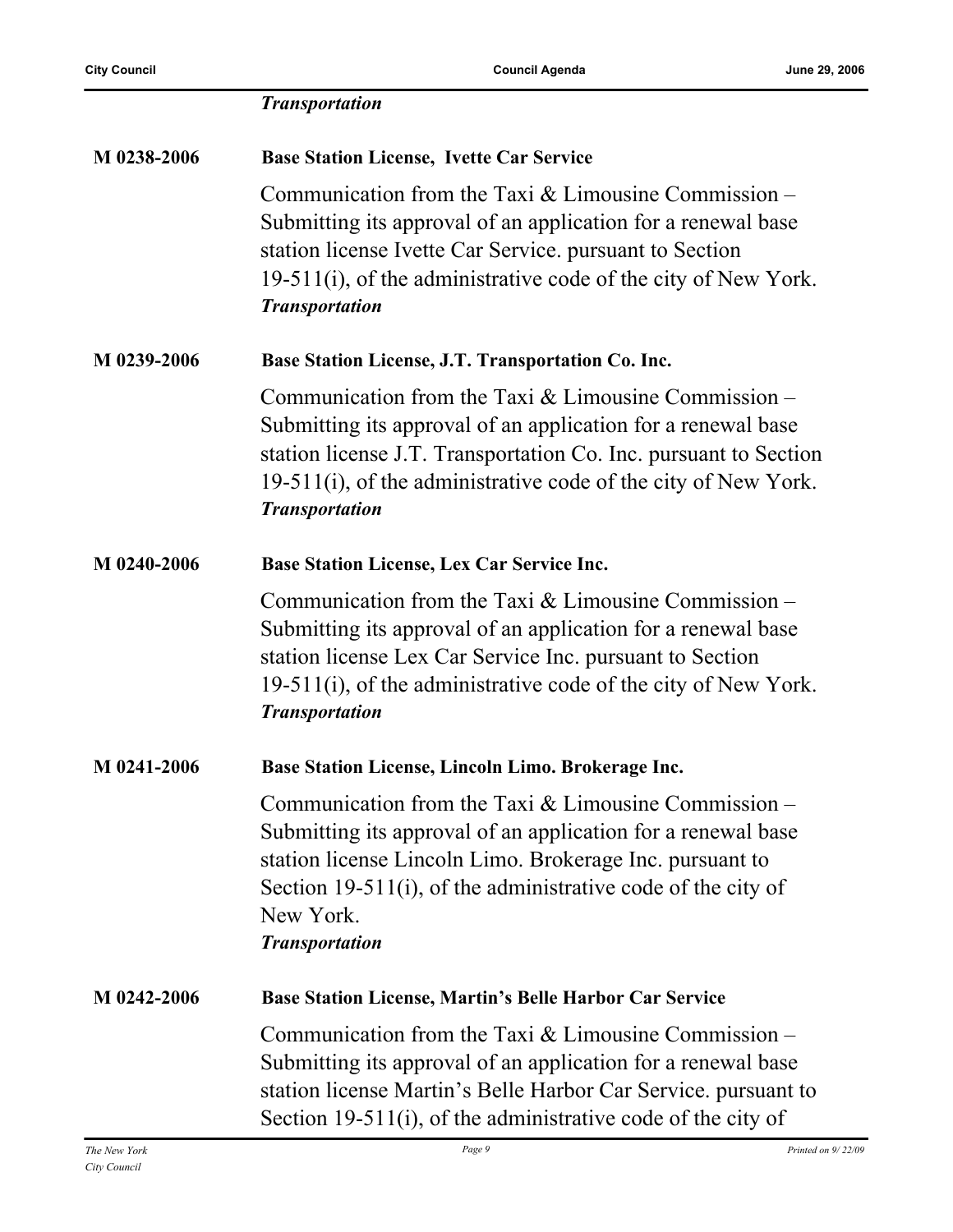|             | New York.<br><b>Transportation</b>                                                                                                                                                                                                                                                                   |
|-------------|------------------------------------------------------------------------------------------------------------------------------------------------------------------------------------------------------------------------------------------------------------------------------------------------------|
| M 0243-2006 | <b>Base Station License, Metro Luxury Inc.</b>                                                                                                                                                                                                                                                       |
|             | Communication from the Taxi $&$ Limousine Commission –<br>Submitting its approval of an application for a renewal base<br>station license Metro Luxury Inc. pursuant to Section<br>$19-511(i)$ , of the administrative code of the city of New York.<br><b>Transportation</b>                        |
| M 0244-2006 | <b>Base Station License, Metropolitan Multiplex Car Service</b><br>Corp.                                                                                                                                                                                                                             |
|             | Communication from the Taxi $&$ Limousine Commission –<br>Submitting its approval of an application for a renewal base<br>station license Metropolitan Multiplex Car Service Corp.<br>pursuant to Section 19-511(i), of the administrative code of<br>the city of New York.<br><b>Transportation</b> |
| M 0245-2006 | <b>Base Station License, Monopoly Inc.</b>                                                                                                                                                                                                                                                           |
|             | Communication from the Taxi & Limousine Commission -<br>Submitting its approval of an application for a renewal base<br>station license Monopoly Inc. pursuant to Section 19-511(i),<br>of the administrative code of the city of New York.<br><b>Transportation</b>                                 |
| M 0246-2006 | <b>Base Station License, New Family Radio Dispatcher Inc.</b>                                                                                                                                                                                                                                        |
|             | Communication from the Taxi $&$ Limousine Commission –<br>Submitting its approval of an application for a renewal base<br>station license New Family Radio Dispatcher Inc. pursuant to<br>Section 19-511(i), of the administrative code of the city of<br>New York.<br><b>Transportation</b>         |
| M 0247-2006 | Base Station License, New Jerusalem Car Service II, Inc.                                                                                                                                                                                                                                             |
|             | Communication from the Taxi $&$ Limousine Commission –                                                                                                                                                                                                                                               |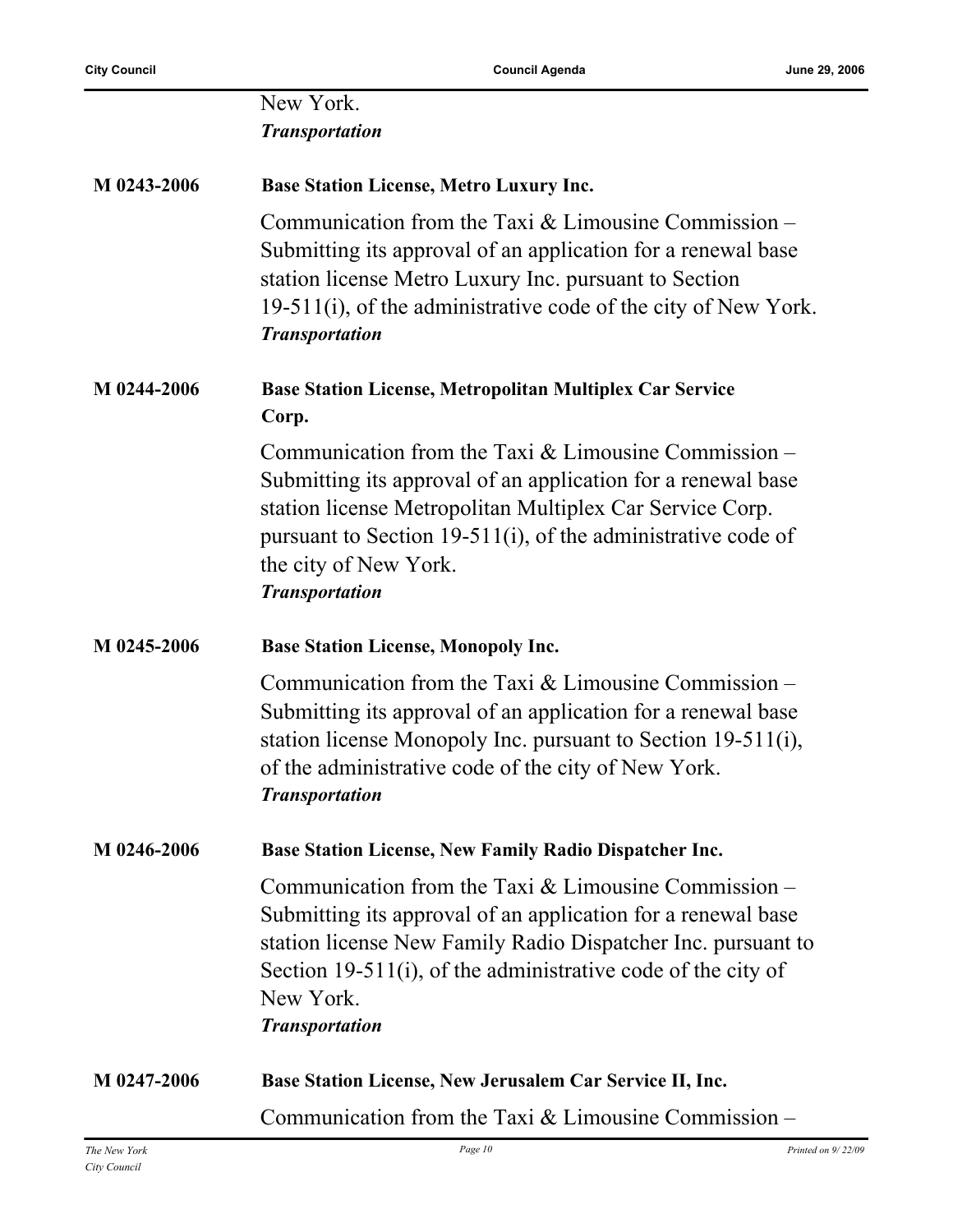$\overline{a}$ 

|             | Submitting its approval of an application for a renewal base<br>station license New Jerusalem Car Service II, Inc. pursuant to<br>Section 19-511(i), of the administrative code of the city of<br>New York.<br><b>Transportation</b>                                                      |
|-------------|-------------------------------------------------------------------------------------------------------------------------------------------------------------------------------------------------------------------------------------------------------------------------------------------|
| M 0248-2006 | Base Station License, New Mexicana Car Service Inc.                                                                                                                                                                                                                                       |
|             | Communication from the Taxi $&$ Limousine Commission –<br>Submitting its approval of an application for a renewal base<br>station license New Mexicana Car Service Inc. pursuant to<br>Section 19-511(i), of the administrative code of the city of<br>New York.<br><b>Transportation</b> |
| M 0249-2006 | <b>Base Station License, NY 88 Express Corp.</b>                                                                                                                                                                                                                                          |
|             | Communication from the Taxi $&$ Limousine Commission –<br>Submitting its approval of an application for a renewal base<br>station license NY 88 Express Corp. pursuant to Section<br>19-511(i), of the administrative code of the city of New York.<br><b>Transportation</b>              |
| M 0250-2006 | Base Station License, Promenade Car Leasing Inc.                                                                                                                                                                                                                                          |
|             | Communication from the Taxi & Limousine Commission –<br>Submitting its approval of an application for a renewal base<br>station license Promenade Car Leasing Inc. pursuant to<br>Section 19-511(i), of the administrative code of the city of<br>New York.<br><b>Transportation</b>      |
| M 0251-2006 | <b>Base Station License, Puebla Express Corp.</b>                                                                                                                                                                                                                                         |
|             | Communication from the Taxi $&$ Limousine Commission –<br>Submitting its approval of an application for a renewal base<br>station license Puebla Express Corp. pursuant to Section<br>19-511(i), of the administrative code of the city of New York.<br><b>Transportation</b>             |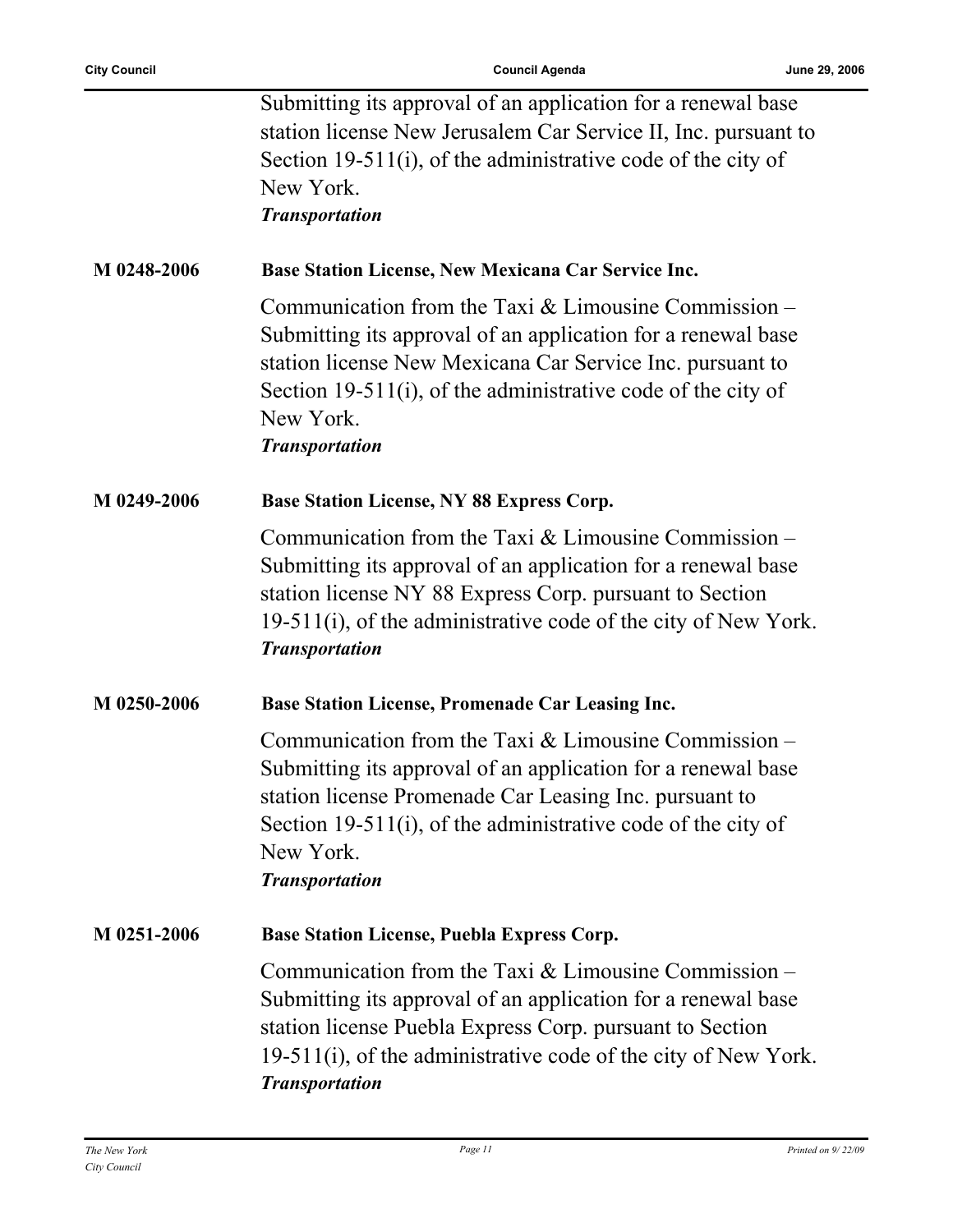| <b>City Council</b> | <b>Council Agenda</b>                                                                                                                                                                                                                                                                         | June 29, 2006 |
|---------------------|-----------------------------------------------------------------------------------------------------------------------------------------------------------------------------------------------------------------------------------------------------------------------------------------------|---------------|
| M 0252-2006         | Base Station License, Puerto Rico Car Service Inc.                                                                                                                                                                                                                                            |               |
|                     | Communication from the Taxi $&$ Limousine Commission –<br>Submitting its approval of an application for a renewal base<br>station license Puerto Rico Car Service Inc. pursuant to<br>Section 19-511(i), of the administrative code of the city of<br>New York.<br><b>Transportation</b>      |               |
| M 0253-2006         | Base Station License, Raja Car & Limousine Service Inc.                                                                                                                                                                                                                                       |               |
|                     | Communication from the Taxi $&$ Limousine Commission –<br>Submitting its approval of an application for a renewal base<br>station license Raja Car & Limousine Service Inc. pursuant to<br>Section 19-511(i), of the administrative code of the city of<br>New York.<br><b>Transportation</b> |               |
| M 0254-2006         | Base Station License, R & B Car Limo. Corp.                                                                                                                                                                                                                                                   |               |
|                     | Communication from the Taxi $&$ Limousine Commission –<br>Submitting its approval of an application for a renewal base<br>station license $R \& B$ Car Limo. Corp. pursuant to Section<br>$19-511(i)$ , of the administrative code of the city of New York.<br><b>Transportation</b>          |               |
| M 0255-2006         | <b>Base Station License, Rego Park Express Inc.</b>                                                                                                                                                                                                                                           |               |
|                     | Communication from the Taxi $&$ Limousine Commission –<br>Submitting its approval of an application for a renewal base<br>station license Rego Park Express Inc. pursuant to Section<br>19-511(i), of the administrative code of the city of New York.<br><b>Transportation</b>               |               |
| M 0256-2006         | Base Station License, RPDW D/b/a New Richmond Car Service                                                                                                                                                                                                                                     |               |
|                     | Communication from the Taxi $&$ Limousine Commission –<br>Submitting its approval of an application for a renewal base<br>station license RPDW D/b/a New Richmond Car Service.<br>pursuant to Section 19-511(i), of the administrative code of<br>the city of New York.                       |               |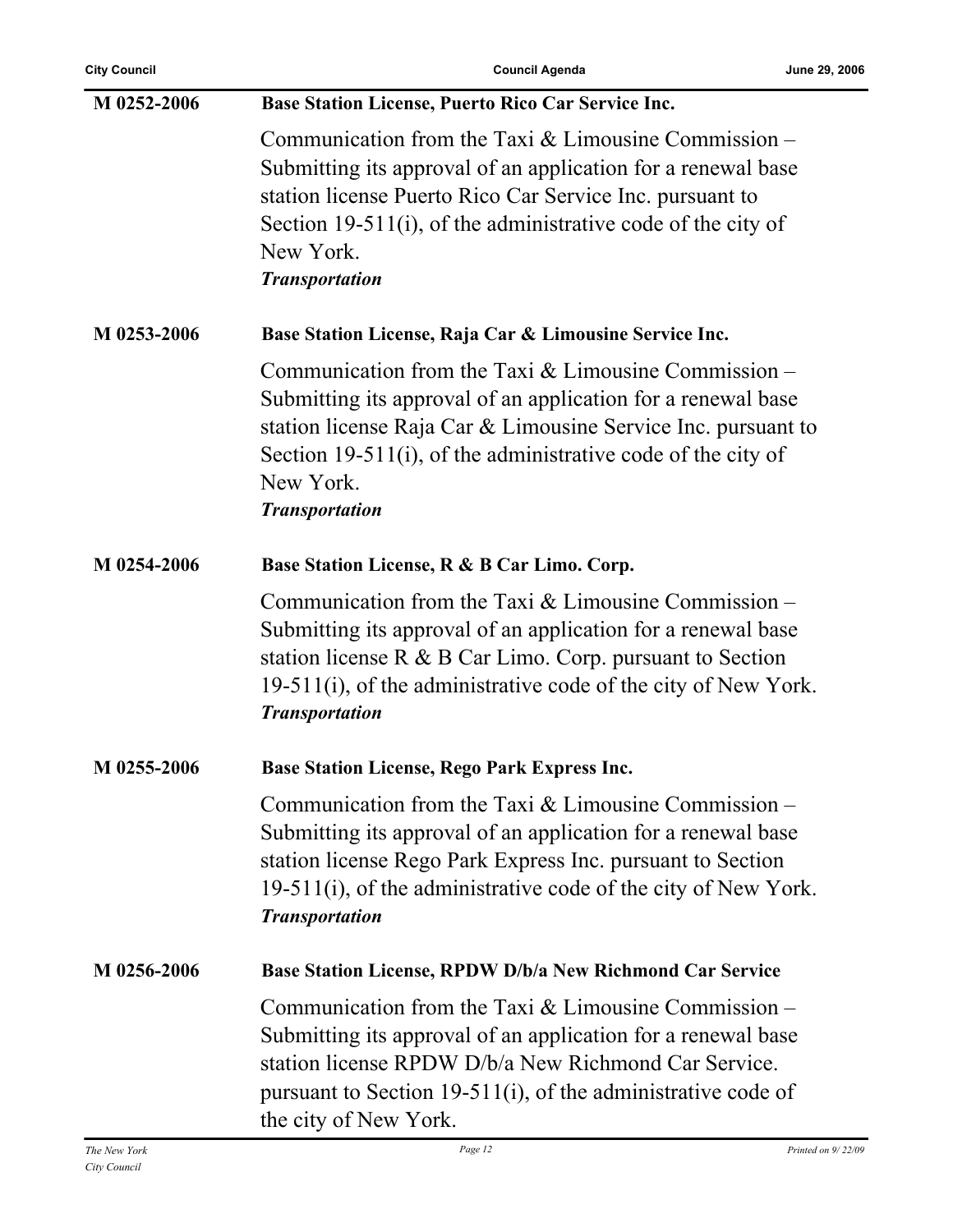|             | <b>Transportation</b>                                                                                                                                                                                                                                                                           |
|-------------|-------------------------------------------------------------------------------------------------------------------------------------------------------------------------------------------------------------------------------------------------------------------------------------------------|
| M 0257-2006 | <b>Base Station License, Shaheeda Corp.</b>                                                                                                                                                                                                                                                     |
|             | Communication from the Taxi $&$ Limousine Commission –<br>Submitting its approval of an application for a renewal base<br>station license Shaheeda Corp. pursuant to Section 19-511(i),<br>of the administrative code of the city of New York.<br><b>Transportation</b>                         |
| M 0258-2006 | Base Station License, Sun Fat Tat Express Corp.                                                                                                                                                                                                                                                 |
|             | Communication from the Taxi $&$ Limousine Commission –<br>Submitting its approval of an application for a renewal base<br>station license Sun Fat Tat Express Corp. pursuant to Section<br>19-511(i), of the administrative code of the city of New York.<br><b>Transportation</b>              |
| M 0259-2006 | Base Station License, St. George Express Car Service Inc.                                                                                                                                                                                                                                       |
|             | Communication from the Taxi $&$ Limousine Commission –<br>Submitting its approval of an application for a renewal base<br>station license St. George Express Car Service Inc. pursuant to<br>Section 19-511(i), of the administrative code of the city of<br>New York.<br><b>Transportation</b> |
| M 0260-2006 | <b>Base Station License, Timely Car Service</b>                                                                                                                                                                                                                                                 |
|             | Communication from the Taxi $&$ Limousine Commission –<br>Submitting its approval of an application for a renewal base<br>station license Timely Car Service. pursuant to Section<br>19-511(i), of the administrative code of the city of New York.<br><b>Transportation</b>                    |
| M 0261-2006 | <b>Base Station License, Tov Too Transportation Inc.</b>                                                                                                                                                                                                                                        |
|             | Communication from the Taxi $&$ Limousine Commission –<br>Submitting its approval of an application for a renewal base<br>station license Tov Too Transportation Inc. pursuant to<br>Section 19-511(i), of the administrative code of the city of                                               |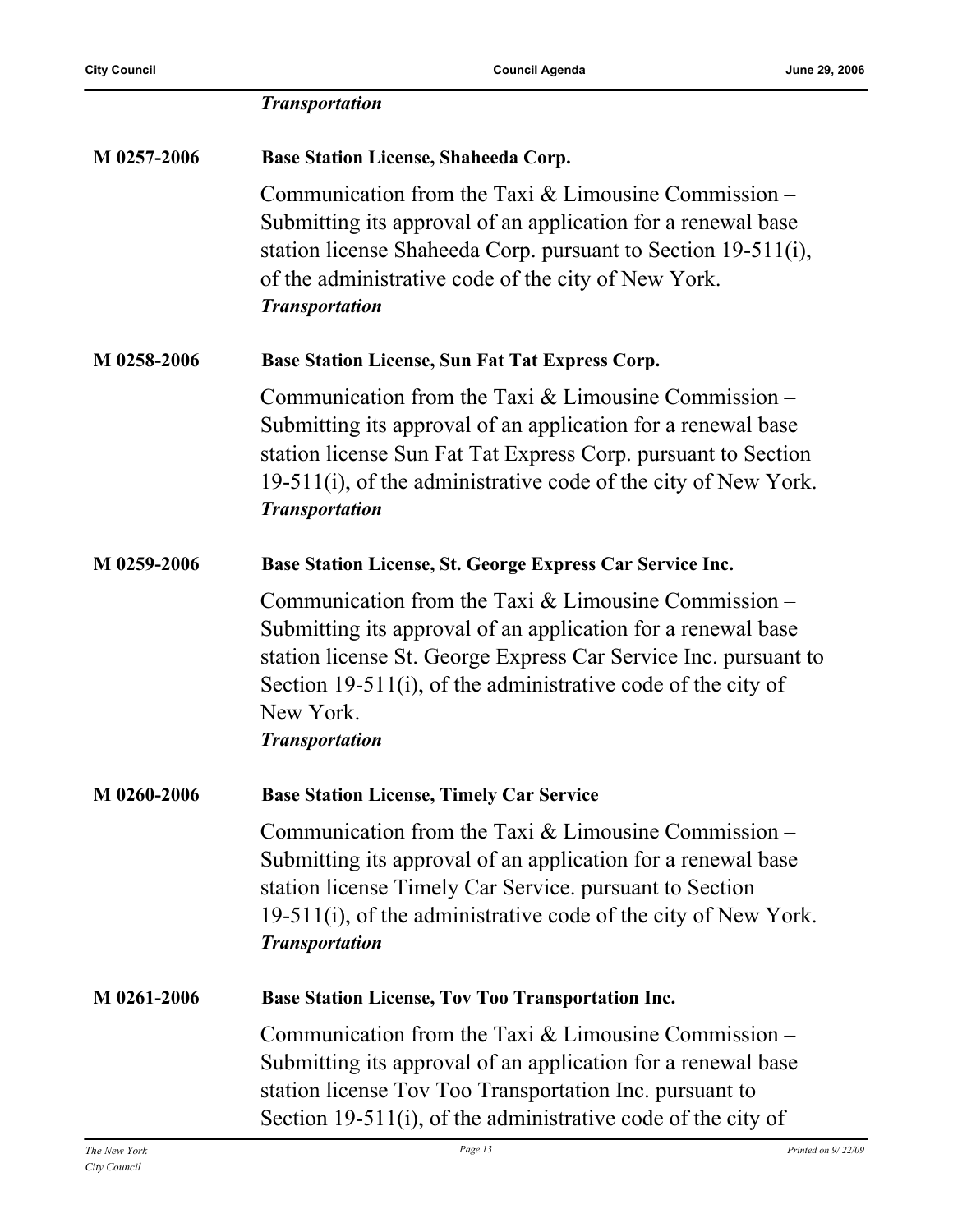|             | New York.<br><b>Transportation</b>                                                                                                                                                                                                                                                 |
|-------------|------------------------------------------------------------------------------------------------------------------------------------------------------------------------------------------------------------------------------------------------------------------------------------|
| M 0262-2006 | <b>Base Station License, Tremont Dispatching Corp.</b>                                                                                                                                                                                                                             |
|             | Communication from the Taxi $&$ Limousine Commission –<br>Submitting its approval of an application for a renewal base<br>station license Tremont Dispatching Corp. pursuant to Section<br>19-511(i), of the administrative code of the city of New York.<br><b>Transportation</b> |
| M 0263-2006 | <b>Base Station License, Tremont Dispatching Corp.</b>                                                                                                                                                                                                                             |
|             | Communication from the Taxi $&$ Limousine Commission –<br>Submitting its approval of an application for a renewal base<br>station license Tremont Dispatching Corp. pursuant to Section<br>19-511(i), of the administrative code of the city of New York.<br><b>Transportation</b> |
| M 0264-2006 | <b>Base Station License, VHC Inc.</b>                                                                                                                                                                                                                                              |
|             | Communication from the Taxi $&$ Limousine Commission –<br>Submitting its approval of an application for a renewal base<br>station license VHC Inc. pursuant to Section $19-511(i)$ , of the<br>administrative code of the city of New York.<br><b>Transportation</b>               |
| M 0265-2006 | Base Station License, VIT Car Service, Inc.                                                                                                                                                                                                                                        |
|             | Communication from the Taxi $&$ Limousine Commission –<br>Submitting its approval of an application for a renewal base<br>station license VIT Car Service, Inc. pursuant to Section<br>19-511(i), of the administrative code of the city of New York.<br><b>Transportation</b>     |
| M 0266-2006 | <b>Base Station License, Zion Car Service Inc.</b>                                                                                                                                                                                                                                 |
|             | Communication from the Taxi $&$ Limousine Commission –<br>Submitting its approval of an application for a renewal base<br>station license Zion Car Service Inc. pursuant to Section<br>19-511(i), of the administrative code of the city of New York.                              |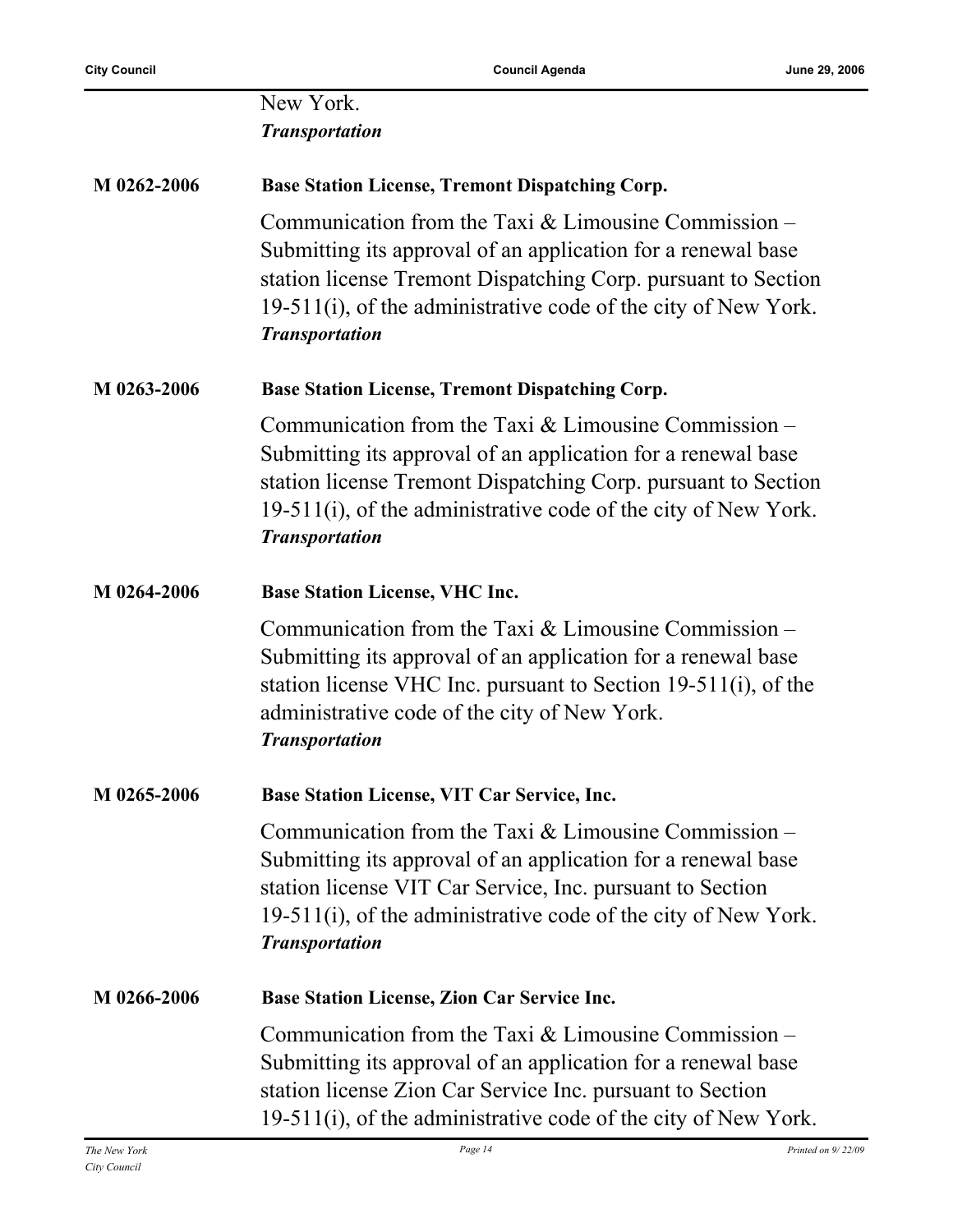#### *Transportation*

**M 0267-2006 Base Station License, Golden Azteca Corp.** Communication from the Taxi & Limousine Commission – Submitting its approval for a change of location and change of ownership Golden Azteca Corp. pursuant to Section 19-511(i), of the administrative code of the city of New York. *Transportation*

### **6. Petitions and Communications**

*None*

## **7. Land Use Call-Ups**

| M 0268-2006 | Sidewalk Cafe, 131 Duane Street, Manhattan (20065293TCM)         |
|-------------|------------------------------------------------------------------|
|             | By Council Member Gerson:                                        |
|             | Pursuant to Rule 11.20(b) of the Council and Section             |
|             | $20-226(g)$ of the New York City Administrative Code, the        |
|             | Council resolves that the action of the Department of            |
|             | Consumer Affairs approving an unenclosed sidewalk café           |
|             | located at 131 Duane Street Community Board 1 Application        |
|             | 20065293 TCM shall be subject to review by the Council.          |
|             | <b>Coupled on Call-Up Vote</b>                                   |
| M 0269-2006 | ULURP, Van Cortlandt Center, Bronx (C060215GFX)                  |
|             | By the Chair of the Land Use Committee Council Member            |
|             | Katz:                                                            |
|             | Pursuant to Rule $11.20(c)$ of the Council and Section           |
|             | 197-d(b)(3) of the New York City Charter, the Council hereby     |
|             | resolves that the action of the City Planning Commission on      |
|             | Uniform Land Use Procedure Application no. C 060215 GFX,         |
|             | a special permit, shall be subject to Council review. This       |
|             | application is related to application no. $C$ 060214 ZMX that is |
|             | subject to Council review pursuant to Section 197-d of the       |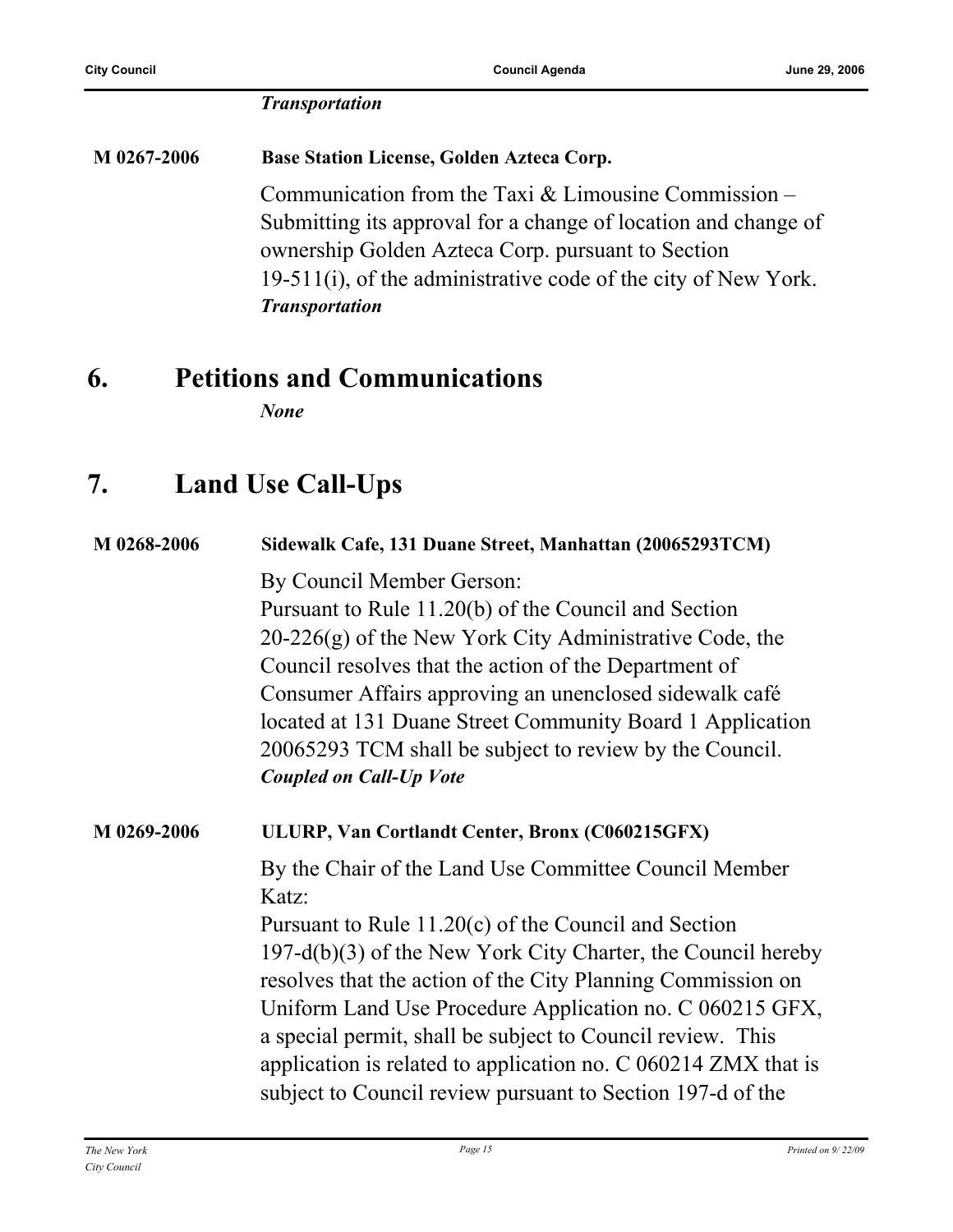New York City Charter. *Coupled on Call-Up Vote*

### **Roll Call**

- **8. Communication from the Speaker**
- **9. Discussion of General Orders**
- **10. Reports of Special Committees**
- **11. Reports of Standing Committees**

#### **Report of the Committee on Civil Service and Labor**

#### **Int 0350-2006-A Performance by the police department of certain functions previously performed by the Dept of Transportation.**

A Local Law to amend the New York city charter, the administrative code of the city of New York and local law number 58 for the year 1996, relating to performance by the police department of certain functions previously performed by the department of transportation, in relation to authorizing employees of the police department to perform parking enforcement functions.

*Amended and Coupled on GO with Message of Necessity*

**Int 0371-2006 Titles and procedures of the office of chief medical examiner.** A Local Law to amend the administrative code of the city of New York, in relation to titles and procedures of the office of chief medical examiner. *Coupled to be Filed*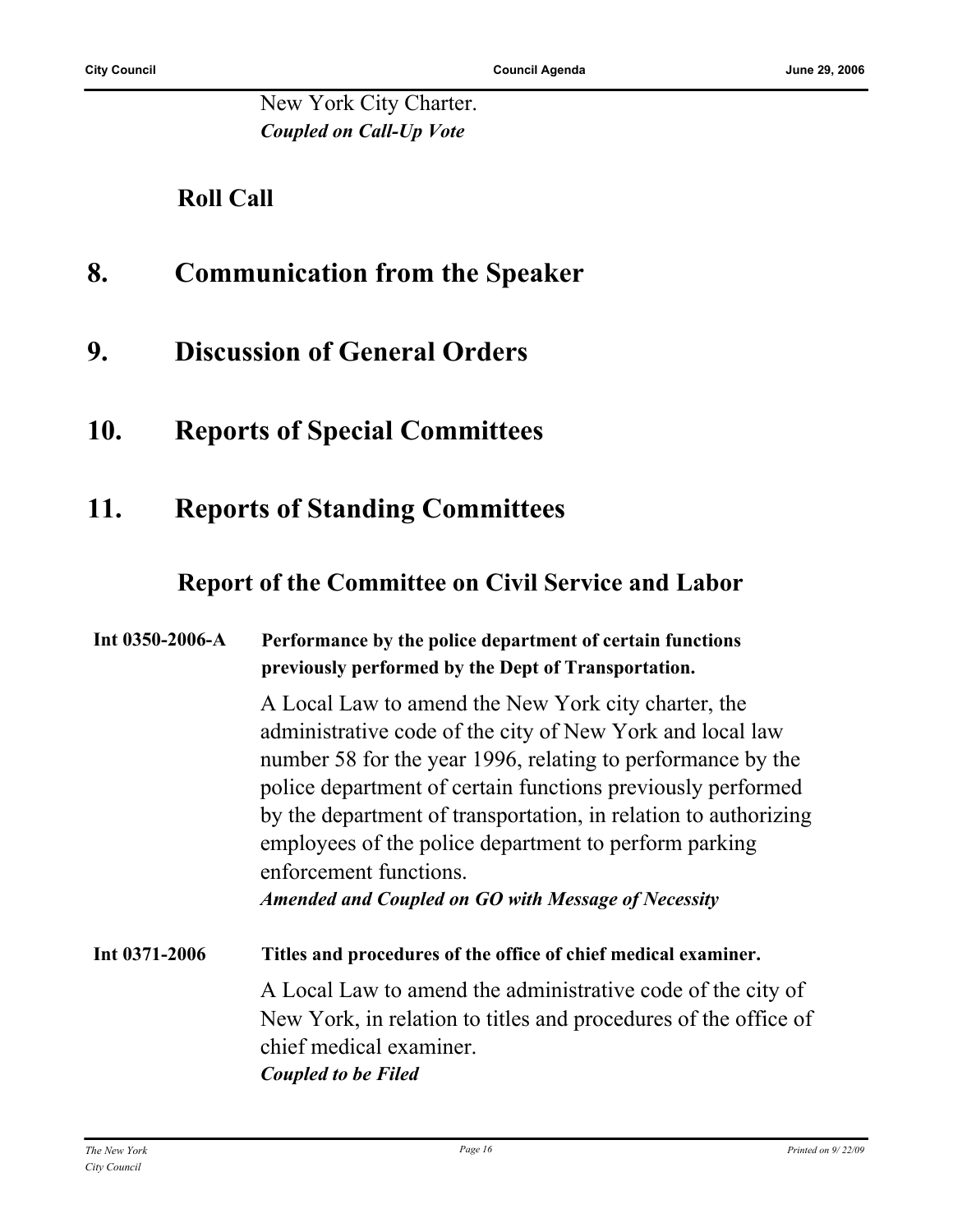| Int 0385-2006        | Titles and procedures of the office of chief medical examiner.                                                                                                                                                                                                                                                                                                            |
|----------------------|---------------------------------------------------------------------------------------------------------------------------------------------------------------------------------------------------------------------------------------------------------------------------------------------------------------------------------------------------------------------------|
|                      | A Local Law to amend the New York City charter and the<br>administrative code of the city of New York, in relation to<br>titles and procedures of the office of chief medical examiner.<br>Preconsidered - Coupled on GO with Message of Necessity                                                                                                                        |
|                      | <b>Report of the Committee on Finance</b>                                                                                                                                                                                                                                                                                                                                 |
| Int 0384-2006        | Amend local law number 2 for the year 2005, in relation to film<br>production tax credits.                                                                                                                                                                                                                                                                                |
|                      | A Local Law to amend local law number 2 for the year 2005,<br>in relation to film production tax credits.<br>Preconsidered - Coupled on GO with Message of Necessity                                                                                                                                                                                                      |
| Int 0391-2006        | Real property tax surcharge on certain class one properties.                                                                                                                                                                                                                                                                                                              |
|                      | A Local Law to amend the administrative code of the city of<br>New York, in relation to a real property tax surcharge on<br>certain class one properties.<br><b>Preconsidered - Coupled on GO with Message of Necessity</b>                                                                                                                                               |
| M 0118-2006          | <b>Expense Revenue Contract Budget, for Fiscal Year 2007.</b>                                                                                                                                                                                                                                                                                                             |
|                      | Communication from the Mayor-Submitting the Expense<br>Revenue Contract Budget, for Fiscal Year 2007, pursuant to<br>Section 249 of the New York City Charter.<br><b>Coupled on GO</b>                                                                                                                                                                                    |
| <b>Res 0403-2006</b> | <b>Expense Revenue Contract Budget, for FY'07.</b>                                                                                                                                                                                                                                                                                                                        |
|                      | RESOLUTION TO ADOPT A BUDGET APPROPRIATING<br>THE AMOUNTS NECESSARY FOR THE SUPPORT OF<br>THE GOVERNMENT OF THE CITY OF NEW YORK AND<br>THE COUNTIES THEREIN AND FOR THE PAYMENT OF<br>INDEBTEDNESS THEREOF, FOR THE FISCAL YEAR<br>BEGINNING ON JULY 1, 2006 AND ENDING ON JUNE<br>30, 2007 IN ACCORDANCE WITH THE PROVISIONS OF<br>THE CHARTER OF THE CITY OF NEW YORK. |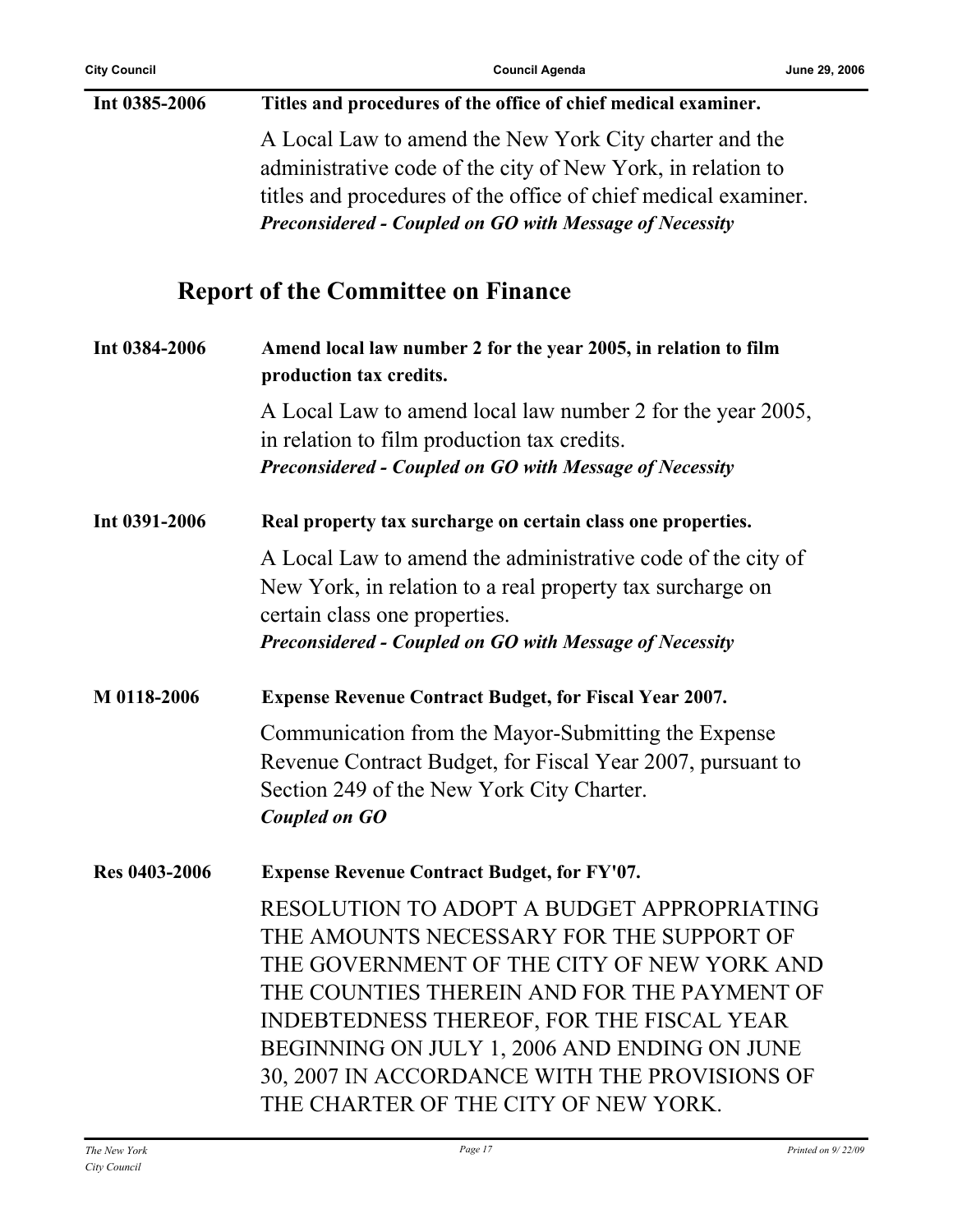|                      | <b>Coupled on GO</b>                                                                                                                                                                                                                                                                                                                                                                                                                                                                                                                                                                                |
|----------------------|-----------------------------------------------------------------------------------------------------------------------------------------------------------------------------------------------------------------------------------------------------------------------------------------------------------------------------------------------------------------------------------------------------------------------------------------------------------------------------------------------------------------------------------------------------------------------------------------------------|
| <b>Res 0404-2006</b> | <b>Expense Revenue Contract Budget, for FY'07.</b>                                                                                                                                                                                                                                                                                                                                                                                                                                                                                                                                                  |
|                      | RESOLUTION TO ADOPT A CONTRACT BUDGET<br>SETTING FORTH, BY AGENCY, CATEGORIES OF<br>CONTRACTUAL SERVICES FOR WHICH<br>APPROPRIATIONS HAD BEEN PROPOSED FOR THE<br>FISCAL YEAR BEGINNING ON JULY 1, 2006 AND<br>ENDING ON JUNE 30, 2007, IN ACCORDANCE WITH<br>THE PROVISIONS OF THE CHARTER OF THE CITY OF<br><b>NEW YORK.</b><br><b>Coupled on GO</b>                                                                                                                                                                                                                                              |
| M 0119-2006          | <b>Executive Capital Budget for Fiscal Year 2007.</b>                                                                                                                                                                                                                                                                                                                                                                                                                                                                                                                                               |
|                      | Communication from the Mayor-Submitting the Executive<br>Capital Budget for Fiscal Year 2007, pursuant to Section 249<br>of the New York City Charter.<br><b>Coupled on GO</b>                                                                                                                                                                                                                                                                                                                                                                                                                      |
| Res 0405-2006        | <b>Executive Capital Budget for Fiscal Year 2007.</b>                                                                                                                                                                                                                                                                                                                                                                                                                                                                                                                                               |
|                      | RESOLUTION BY THE New York CITY COUNCIL<br>PURSUANT TO SECTION 254 OF THE NEW YORK CITY<br>CHARTER, THAT THE CAPITAL BUDGET FOR FISCAL<br>YEAR 2007 AND CAPITAL PROGRAM, BEING THE<br>EXECUTIVE CAPITAL BUDGET FOR FISCAL YEAR<br>2007 AND PROGRAM AS SUBMITTED BY THE MAYOR<br>ON MAY 4, 2006, AND BY THE BOROUGH PRESIDENTS<br>PURSUANT TO SECTION 249 OF THE NEW YORK CITY<br>CHARTER, INCLUDING RESCINDMENT OF AMOUNTS<br>FROM PRIOR CAPITAL BUDGETS, BE AND THE SAME<br>ARE HEREBY APPROVED IN ACCORDANCE WITH THE<br>FOLLOWING SCHEDULE OF CHANGES. (RESOLUTION<br>A)<br><b>Coupled on GO</b> |

**Res 0406-2006 Executive Capital Budget for Fiscal Year 2007.**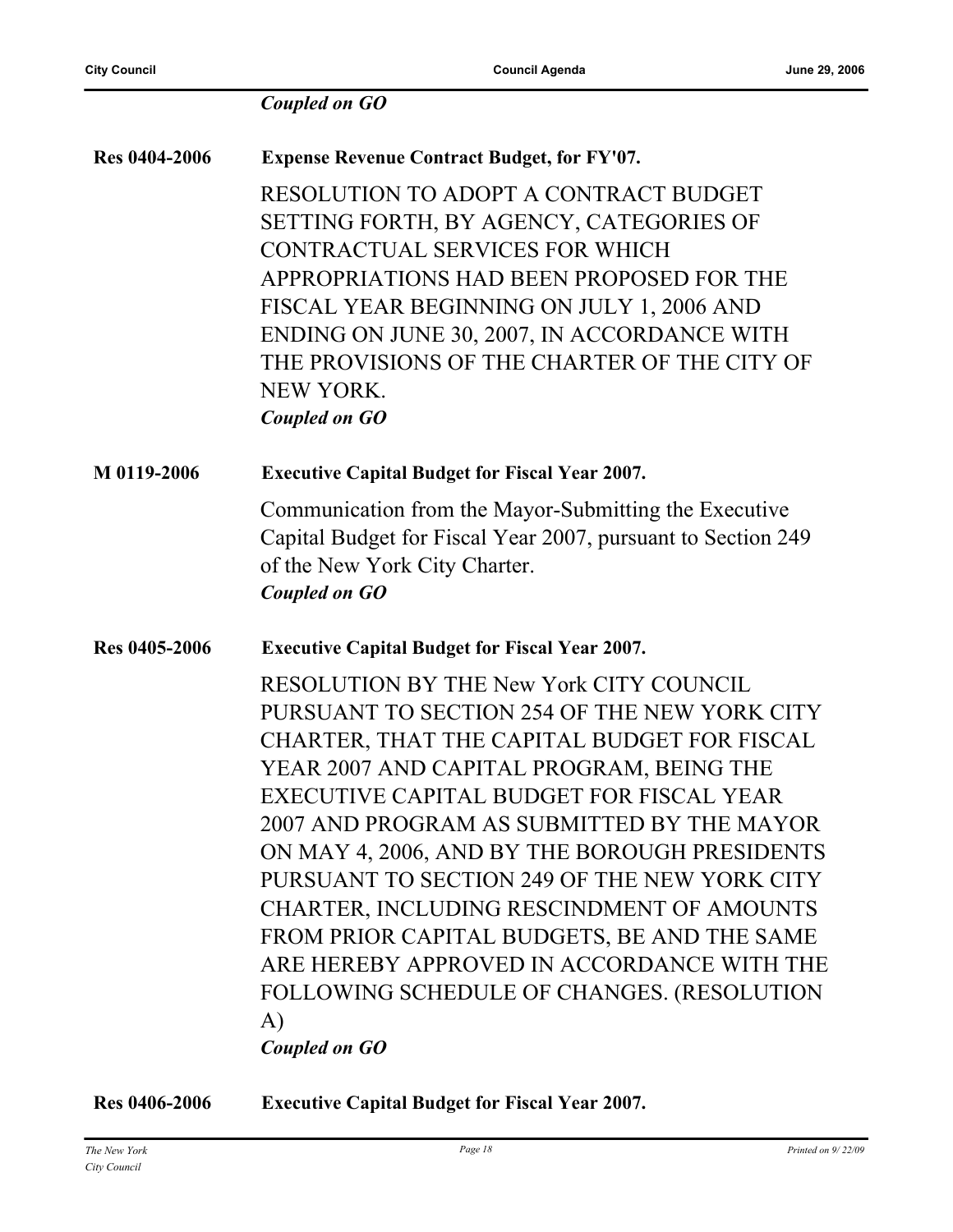RESOLUTION BY THE NEW YORK CITY COUNCIL PURSUANT TO SECTION 254 OF THE NEW YORK CITY CHARTER, THAT THE CAPITAL BUDGET FOR FISCAL YEAR 2007 AND CAPITAL PROGRAM FOR THE ENSUING THREE YEARS, AS SET FORTH IN THE EXECUTIVE CAPITAL BUDGET FOR THE FISCAL YEAR 2007 AND CAPITAL PROGRAM AS SUBMITTED BY THE MAYOR ON MAY 4, 2006, AS AUGMENTED BY THE BOROUGH PRESIDENTS PURSUANT TO SECTION 249 OF THE NEW YORK CITY CHARTER, AND AMENDED BY THE SCHEDULE OF CHANGES APPROVED UNDER RESOLUTION A, INCLUDING AMOUNTS REALLOCATED BY THE RESCINDMENT OF AMOUNTS FROM PRIOR CAPITAL BUDGET APPROPRIATIONS, IS HEREBY ADOPTED IN THE TOTAL AMOUNTS AS FOLLOWS. (RESOLUTION B) *Coupled on GO*

**M 0120-2006 Proposed City FY'07 Community Development Program, the Proposed CFY'07 Budget, the Proposed Reallocations-the CD XXXII Funds, Proposed CD XXXIII Statement of Objectives and Budget, dated May 4, 2006.**

> Communication from the Mayor-Submitting the Proposed City Fiscal Year 2007 Community Development Program, the Proposed CFY'07 Budget, the Proposed Reallocations-the CD XXXII Funds, Proposed CD XXXIII Statement of Objectives and Budget, dated May 4, 2006. *Coupled on GO*

**Res 0407-2006 Proposed City FY'07 Community Development Program, the Proposed CFY'07 Budget, the Proposed Reallocations-the CD XXXII Funds, Proposed CD XXXIII Statement of Objectives and Budget, dated May 4, 2006.** RESOLUTION APPROVING THE FISCAL YEAR 2007 COMMUNITY DEVELOPMENT PROGRAM,

REALLOCATION OF THIRTY SECOND YEAR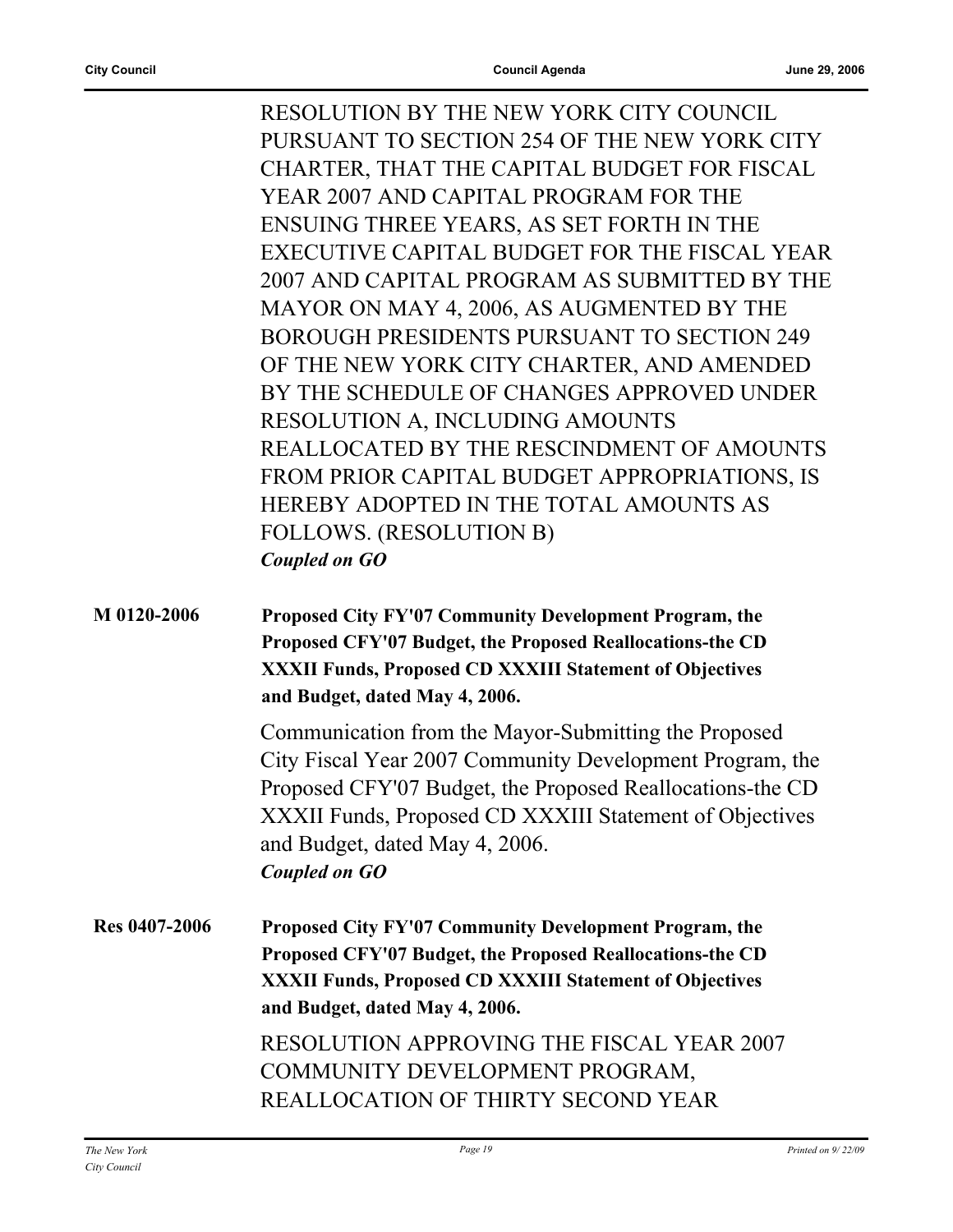ř.

|                      | COMMUNITY DEVELOPMENT FUNDS, AND THE<br>PROPOSED THIRTY THIRD YEAR COMMUNITY<br>DEVELOPMENT PROGRAM.<br><b>Coupled on GO</b>                                                                                                                                                                                                                                                                                                  |
|----------------------|-------------------------------------------------------------------------------------------------------------------------------------------------------------------------------------------------------------------------------------------------------------------------------------------------------------------------------------------------------------------------------------------------------------------------------|
| M 0203-2006          | Submitting Proposed 2006 Amendment to the 2005-2009<br><b>Five-Year Capital Plan.</b>                                                                                                                                                                                                                                                                                                                                         |
|                      | Communication from the Chancellor - Submitting Proposed<br>2006 Amendment to the 2005-2009 Five-Year Capital Plan.<br><b>Coupled on GO</b>                                                                                                                                                                                                                                                                                    |
| <b>Res 0408-2006</b> | <b>Submitting Proposed 2006 Amendment to the 2005-2009</b><br><b>Five-Year Capital Plan.</b>                                                                                                                                                                                                                                                                                                                                  |
|                      | RESOLUTION APPROVING, PURSUANT TO SECTION<br>2590-p OF THE STATE EDUCATION LAW AND<br>PARAGRAPH(1)(a) OF THE MEMORANDUM OF<br>UNDERSTANDING DATED JUNE 24, 2004 BETWEEN<br>THE MAYOR, THE SPEAKER AND THE CHANCELLOR,<br>THE AMENDMENT TO THE FIVE YEAR EDUCATIONAL<br><b>FACILITIES CAPITAL PLAN FOR 2005 - 2009</b><br>SUBMITTED BY THE CHANCELLOR AND RECEIVED<br>BY THE COUNCIL ON JUNE 13, 2006.<br><b>Coupled on GO</b> |
| M 0012-2006          | <b>Financial Plan Detail and Summary Book, Volumes I and II for</b><br><b>Fiscal Years 2006-2010</b>                                                                                                                                                                                                                                                                                                                          |
|                      | Communication from the Mayor - Submitting Financial Plan<br>Detail and Summary Book, Volumes I and II for Fiscal Years<br>2006-2010, pursuant to Sections 101 and 213 of the New<br>York City Charter.<br><b>Coupled to be Filed</b>                                                                                                                                                                                          |
| M 0013-2006          | <b>Preliminary Expense Budget for Fiscal Year 2007</b>                                                                                                                                                                                                                                                                                                                                                                        |
|                      | Communication from the Mayor - Submitting Preliminary<br>Expense Budget for Fiscal Year 2007, pursuant to Sections<br>225 and 236 of the New York City Charter.                                                                                                                                                                                                                                                               |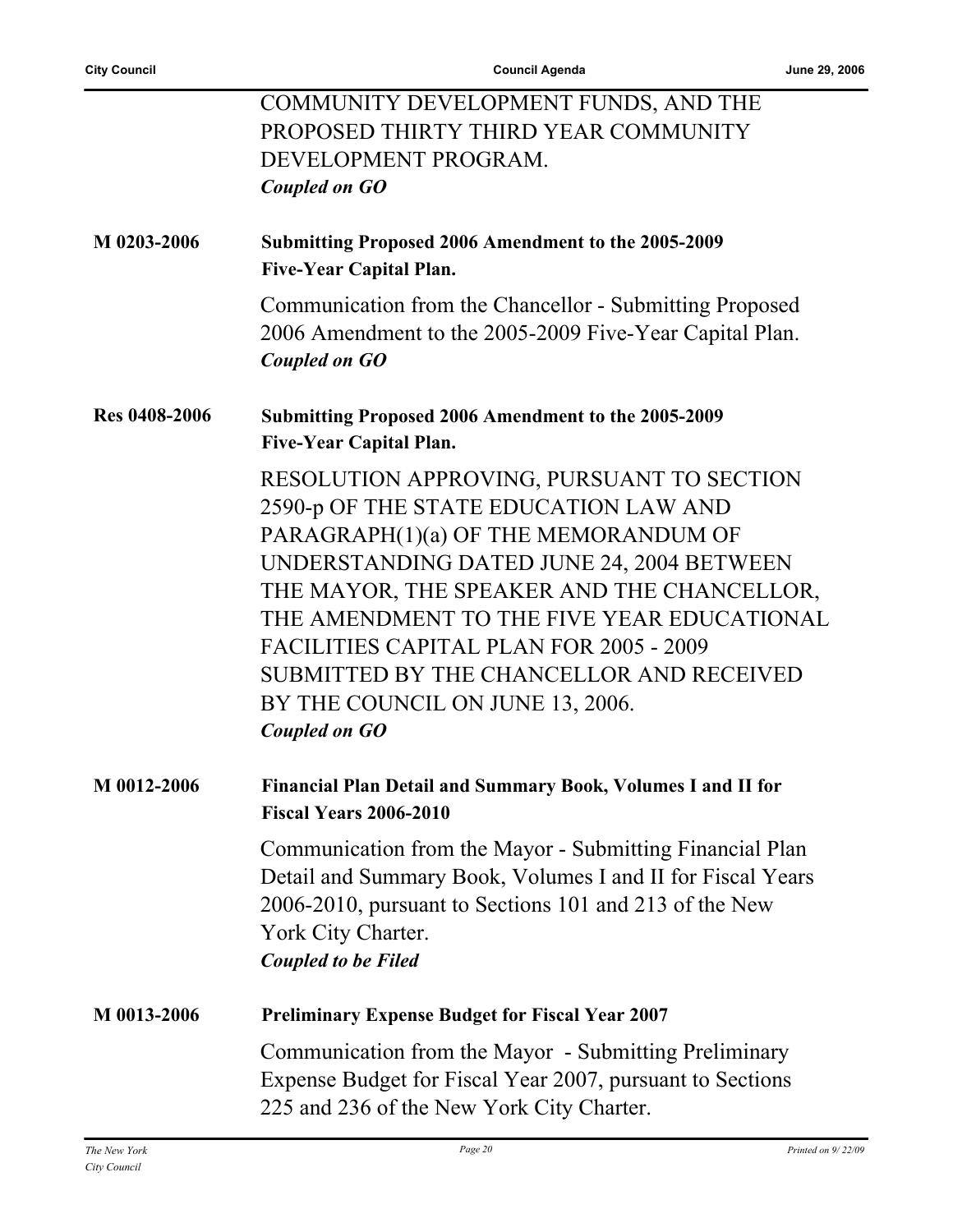|             | <b>Coupled to be Filed</b>                                                                                                                                                                                                                          |
|-------------|-----------------------------------------------------------------------------------------------------------------------------------------------------------------------------------------------------------------------------------------------------|
| M 0014-2006 | <b>Geographic Reports for Expense Budget for Fiscal Year 2007</b>                                                                                                                                                                                   |
|             | Communication from the Mayor - Submitting Geographic<br>Reports for Expense Budget for Fiscal Year 2007, pursuant to<br>Sections 100 and 231 of the New York City Charter.<br><b>Coupled to be Filed</b>                                            |
| M 0015-2006 | Departmental Estimates Report, Volumes I, II, III, IV and V,<br>for Fiscal Year 2007                                                                                                                                                                |
|             | Communication from the Mayor - Submitting Departmental<br>Estimates Report, Volumes I, II, III, IV and V, for Fiscal Year<br>2007, pursuant to Sections 100, 212 and 231 of the New<br>York City Charter.<br><b>Coupled to be Filed</b>             |
| M 0016-2006 | <b>Contract Budget Report for Fiscal Year 2007</b>                                                                                                                                                                                                  |
|             | Communication from the Mayor - Submitting Contract<br>Budget Report for Fiscal Year 2007, pursuant to Section 104<br>of the New York City Charter.<br><b>Coupled to be Filed</b>                                                                    |
| M 0017-2006 | <b>Preliminary Capital Budget, Fiscal Year 2007</b>                                                                                                                                                                                                 |
|             | Communication from the Mayor - Submitting the Preliminary<br>Capital Budget, Fiscal Year 2007, pursuant to Section 213<br>and 236 of the New York City Charter.<br><b>Coupled to be Filed</b>                                                       |
| M 0018-2006 | Capital Commitment Plan, Fiscal Year 2007, Volumes 1, 2, &<br>3, and the Capital Commitment Plan, Fiscal Year 2006,<br><b>Financial Summary</b>                                                                                                     |
|             | Communication from the Mayor - Submitting the Capital<br>Commitment Plan, Fiscal Year 2007, Volumes 1, 2, & 3, and<br>the Capital Commitment Plan, Fiscal Year 2006, Financial<br>Summary, pursuant to Section 219 of the New York City<br>Charter. |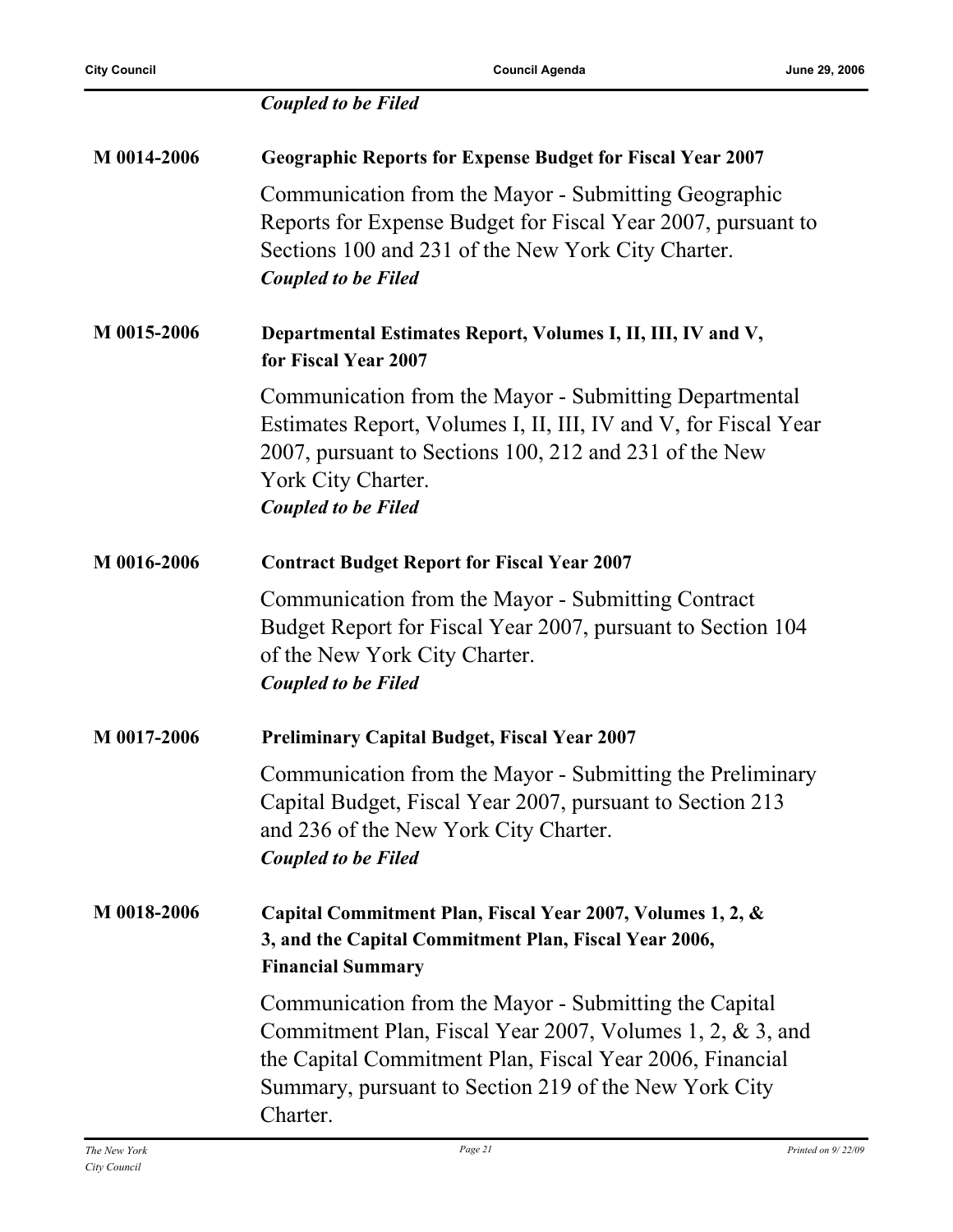|             | <b>Coupled to be Filed</b>                                                                                                                                                                                                                                                                              |
|-------------|---------------------------------------------------------------------------------------------------------------------------------------------------------------------------------------------------------------------------------------------------------------------------------------------------------|
| M 0019-2006 | Preliminary Ten-Year Capital Strategy, Fiscal Year 2007-2016.                                                                                                                                                                                                                                           |
|             | Communication from the Mayor – Submitting the Preliminary<br>Ten-Year Capital Strategy, Fiscal Year 2007-2016.<br><b>Coupled to be Filed</b>                                                                                                                                                            |
| M 0121-2006 | <b>Executive Budget Supporting Schedules for FY'07.</b>                                                                                                                                                                                                                                                 |
|             | Communication from the Mayor-Submitting the Executive<br>Budget Supporting Schedules, for Fiscal Year 2007, pursuant<br>to Section 250 of the New York City Charter.<br><b>Coupled to be Filed</b>                                                                                                      |
| M 0122-2006 | <b>Capital Commitment Plan, Executive Budget, FY'07, Volumes</b><br>I, II and III.                                                                                                                                                                                                                      |
|             | Communication from the Mayor-Submitting the Capital<br>Commitment Plan, Executive Budget, Fiscal Year 2007,<br>Volumes I, II and III, pursuant to Section 219(d) of the New<br>York City Charter.<br><b>Coupled to be Filed</b>                                                                         |
| M 0123-2006 | <b>Executive Budget - Geographic Reports for Expense Budget for</b><br>FY'07.                                                                                                                                                                                                                           |
|             | Communication from the Mayor-Submitting the Executive<br>Budget - Geographic Reports for Expense Budget for Fiscal<br>Year 2007.<br><b>Coupled to be Filed</b>                                                                                                                                          |
| M 0124-2006 | Executive Capital Budget FY'07, Capital Project Detail Data,<br>Citywide Volumes 1 and 2 and Volumes for the Five Boroughs,<br>dated May 4, 2006.                                                                                                                                                       |
|             | Communication from the Mayor-Submitting the Executive<br>Capital Budget Fiscal Year 2007, Capital Project Detail Data,<br>Citywide Volumes 1 and 2 and Volumes for the Five<br>Boroughs, dated May 4, 2006 pursuant to the provisions of<br>Sections 213 (4) $\&$ 219 (D) of the New York City Charter. |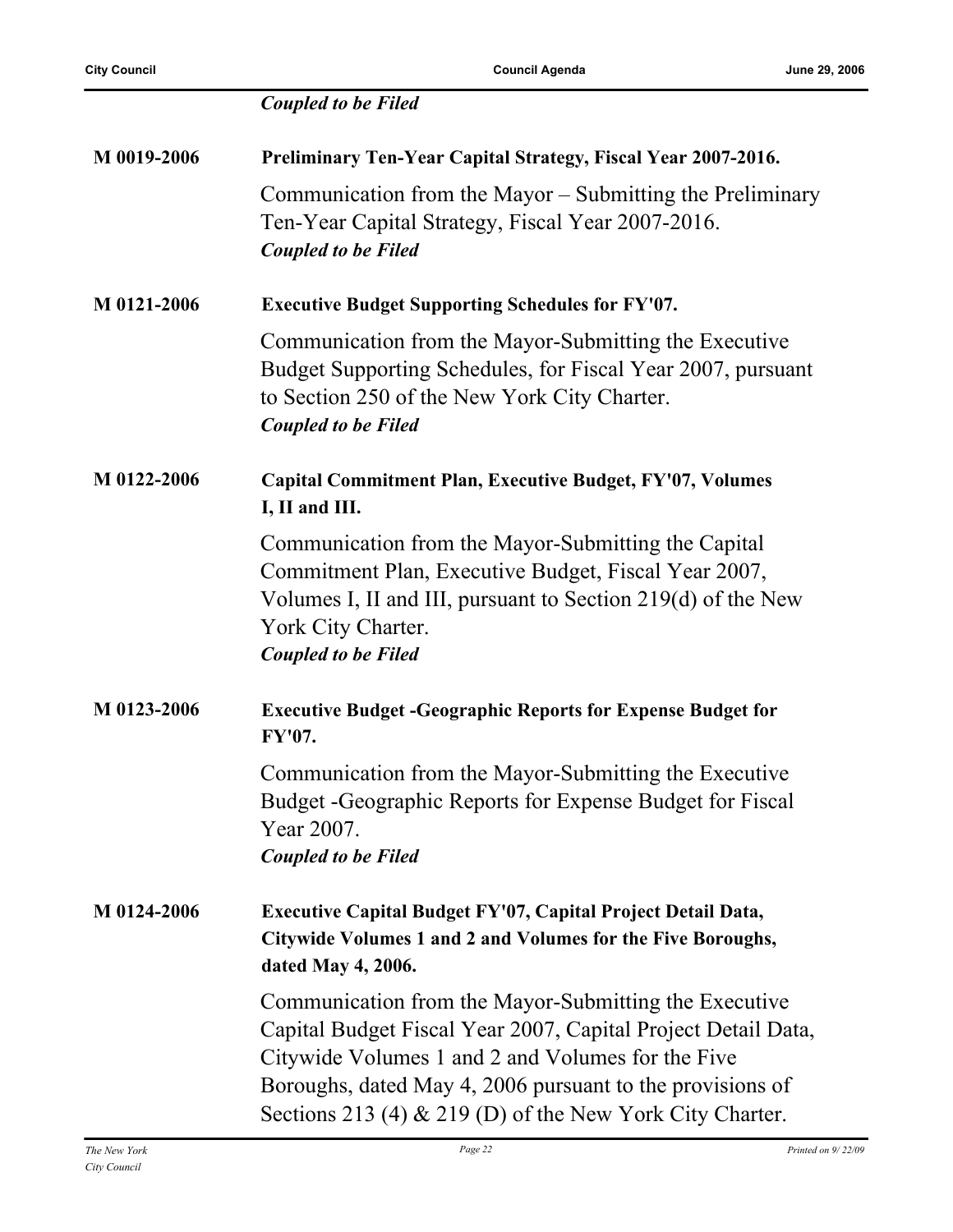|                      | <b>Coupled to be Filed</b>                                                                                                                                                                                                                                                                               |
|----------------------|----------------------------------------------------------------------------------------------------------------------------------------------------------------------------------------------------------------------------------------------------------------------------------------------------------|
| M 0125-2006          | <b>Budget Summary, Message of the Mayor and Summary of</b><br>Reduction Program relative to the Executive Budget, FY'07.                                                                                                                                                                                 |
|                      | Communication from the Mayor-Submitting the Budget<br>Summary, Message of the Mayor and Summary of Reduction<br>Program relative to the Executive Budget, Fiscal Year 2007,<br>pursuant to Section 249 of the New York City Charter.<br><b>Coupled to be Filed</b>                                       |
| <b>Res 0409-2006</b> | M 208 - Transfer City funds between various agencies in FY'06<br>to implement changes to the City's expense budget. (MN - 7)                                                                                                                                                                             |
|                      | Communication from the Office of Management $& Budget-$<br>Pursuant to Section 107(b) of the New York City Charter,<br>transfer City funds between various agencies in fiscal year<br>2006 to implement changes to the City's expense budget. (MN<br>$-7)$<br><b>Preconsidered - Coupled on GO</b>       |
|                      |                                                                                                                                                                                                                                                                                                          |
| <b>Res 0410-2006</b> | $M$ 209 - Appropriate new revenues in FY'06. (MN - 8)                                                                                                                                                                                                                                                    |
|                      | <b>RESOLUTION APPROVING A MODIFICATION</b><br>PURSUANT TO SECTION 107(E) OF THE CHARTER OF<br>THE CITY OF NEW YORK.<br><b>Preconsidered - Coupled on GO</b>                                                                                                                                              |
| M 0270-2006          | Approving a resolution of the Council of the City of NY fixing<br>the tax rate for the FY'07, adopted June 29, 2006.                                                                                                                                                                                     |
|                      | Report of the Committee on Finance in favor of approving a<br>resolution of the Council of the City of New York fixing the<br>tax rate for the Fiscal Year 2007, adopted June 29, 2006 upon<br>the recommendation of the Committee on Finance of the<br>Council.<br><b>Preconsidered - Coupled on GO</b> |
| <b>Res 0411-2006</b> | Approving a resolution of the Council of the City of NY fixing<br>the tax rate for the FY'07, adopted June 29, 2006.                                                                                                                                                                                     |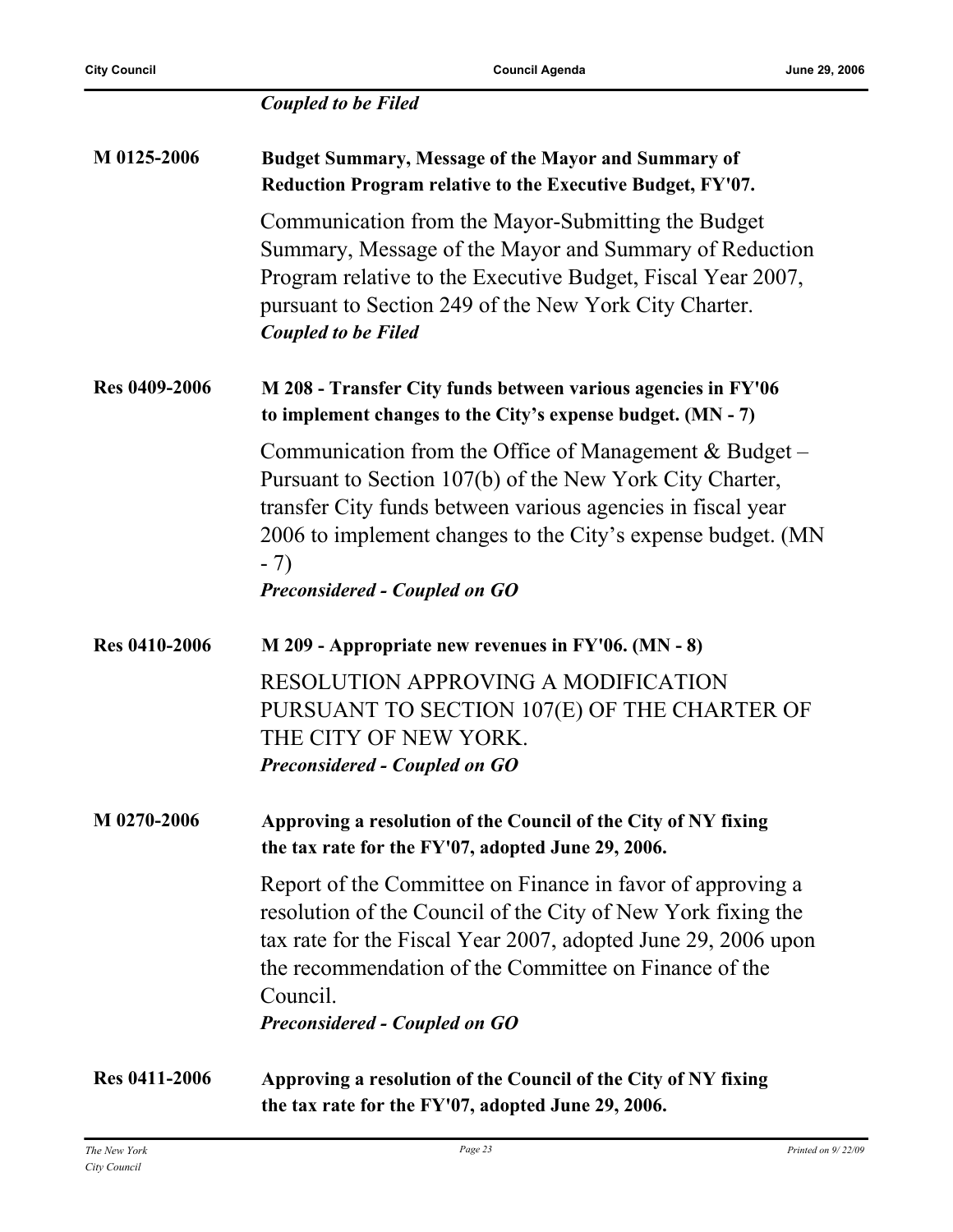Resolution to provide the amounts necessary for the support of the Government of the City of New York and the counties therein and for the payment of indebtedness thereof, for the Fiscal Year beginning on July 1, 2006 and ending on June 30, 2007 by the levy of taxes on the Real Property in the City of New York, in accordance with the provisions of the constitution of the State of New York, the Real Property Tax Law and the Charter of the City of New York. *Preconsidered - Coupled on GO*

#### **Report of the Committee on Land Use**

| Int 0387-2006        | Public notice and hearing requirements of the franchise and<br>concession review committee.                                                                                                                                                                                                                                                                                                                                                                                                                                                                                                                                                                      |
|----------------------|------------------------------------------------------------------------------------------------------------------------------------------------------------------------------------------------------------------------------------------------------------------------------------------------------------------------------------------------------------------------------------------------------------------------------------------------------------------------------------------------------------------------------------------------------------------------------------------------------------------------------------------------------------------|
|                      | A Local Law to amend the New York city charter, in relation<br>to the public notice and hearing requirements of the franchise<br>and concession review committee.<br><b>Preconsidered - Coupled on GO with Message of Necessity</b>                                                                                                                                                                                                                                                                                                                                                                                                                              |
| <b>Res 0412-2006</b> | LU 74 - ULURP, 212-214 E. 7th St. & 617-619 E. 9th St.,<br>Manhattan (C060281HAM)                                                                                                                                                                                                                                                                                                                                                                                                                                                                                                                                                                                |
|                      | Resolution approving the decision of the City Planning<br>Commission on an application submitted by the Department of<br>Housing Preservation and Development, ULURP No. C<br>060281 HAM, approving the designation of property located<br>at 212-214 East 7th Street (Block 389, Lot 24) and 617-619<br>East 9th Street (Block 392, Lot 53), as an Urban Development<br>Action Area, approving the project for the area as an Urban<br>Development Action Area Project, and approving the<br>disposition of such property to a developer selected by the<br>Department of Housing Preservation and Development (L.U.<br>No. 74; C 060281 HAM).<br>Coupled on GO |

**Res 0413-2006 LU 94 - UDAAP, 521 W. 144th St. & 654 St. Nicholas Ave., Manhattan (20065300HAM)**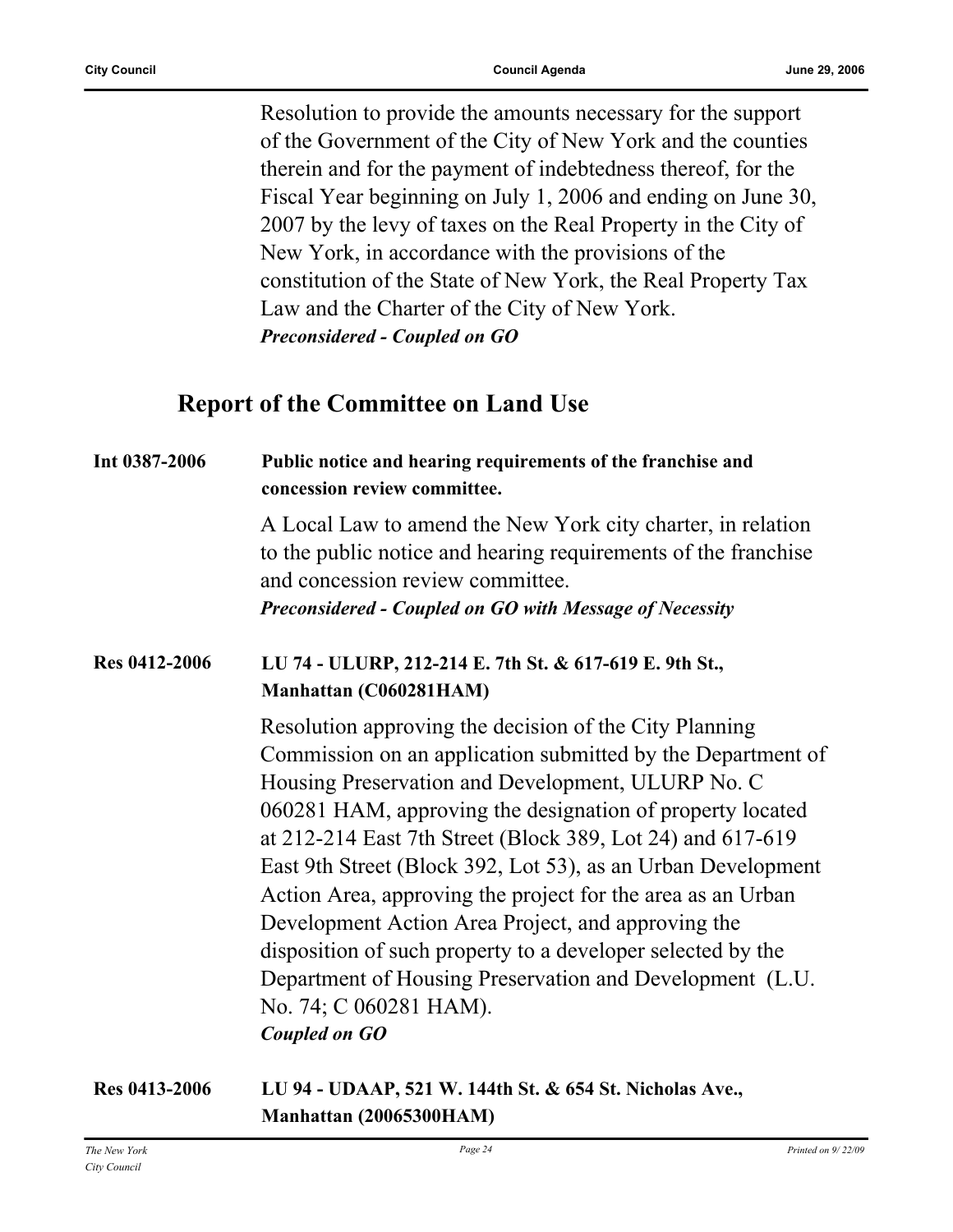|                      | Resolution approving an Urban Development Action Area<br>Project located at 521 West 144th Street (Block 2076/Lot 21)<br>and 654 St. Nicholas Avenue (Block 2051/Lot 29),<br>Manhattan, and waiving the urban development action area<br>designation requirement and the Uniform Land Use Review<br>Procedure, pursuant to Sections 693 and 694 of the General<br>Municipal Law (L.U. No. 94; 20065300 HAM).<br><b>Coupled on GO</b> |
|----------------------|--------------------------------------------------------------------------------------------------------------------------------------------------------------------------------------------------------------------------------------------------------------------------------------------------------------------------------------------------------------------------------------------------------------------------------------|
| <b>Res 0414-2006</b> | LU 106 - ULURP, Jamaica Hill/Hillcrest, Queens<br>(C060337ZMQ)                                                                                                                                                                                                                                                                                                                                                                       |
|                      | Resolution approving the decision of the City Planning<br>Commission on ULURP No. C 060337 ZMQ, a Zoning Map<br>change $(L.U. No. 106)$ .<br><b>Coupled on GO</b>                                                                                                                                                                                                                                                                    |
| Res 0415-2006        | LU 131 - UDAAP, 531-33 W. 156th St., Manhattan<br>(20065402HAM)                                                                                                                                                                                                                                                                                                                                                                      |
|                      | Resolution approving an Urban Development Action Area<br>Project located at 531-33 West 156th Street (Block 2115/Lot<br>51), Manhattan, and waiving the urban development action<br>area designation requirement and the Uniform Land Use<br>Review Procedure, pursuant to Sections 693 and 694 of the<br>General Municipal Law (L.U. No. 131; 20065402 HAM).<br><b>Coupled on GO</b>                                                |
| <b>Res 0416-2006</b> | LU 165 - Zoning Reso., RD5 Text Amendment, Citywide<br>(N060338(A)ZRY)                                                                                                                                                                                                                                                                                                                                                               |
|                      | Resolution approving the decision of the City Planning<br>Commission on Application No. N 060338 (A) ZRY, an<br>amendment to the text of the Zoning Resolution of the City of<br>New York relating to various sections concerning the creation<br>of an R5D Zoning District (L.U. No. 165).<br><b>Coupled on GO</b>                                                                                                                  |

| <b>Res 0417-2006</b> | LU 167 - UDAAP, 1073 Utica Avenue, Brooklyn |
|----------------------|---------------------------------------------|
|----------------------|---------------------------------------------|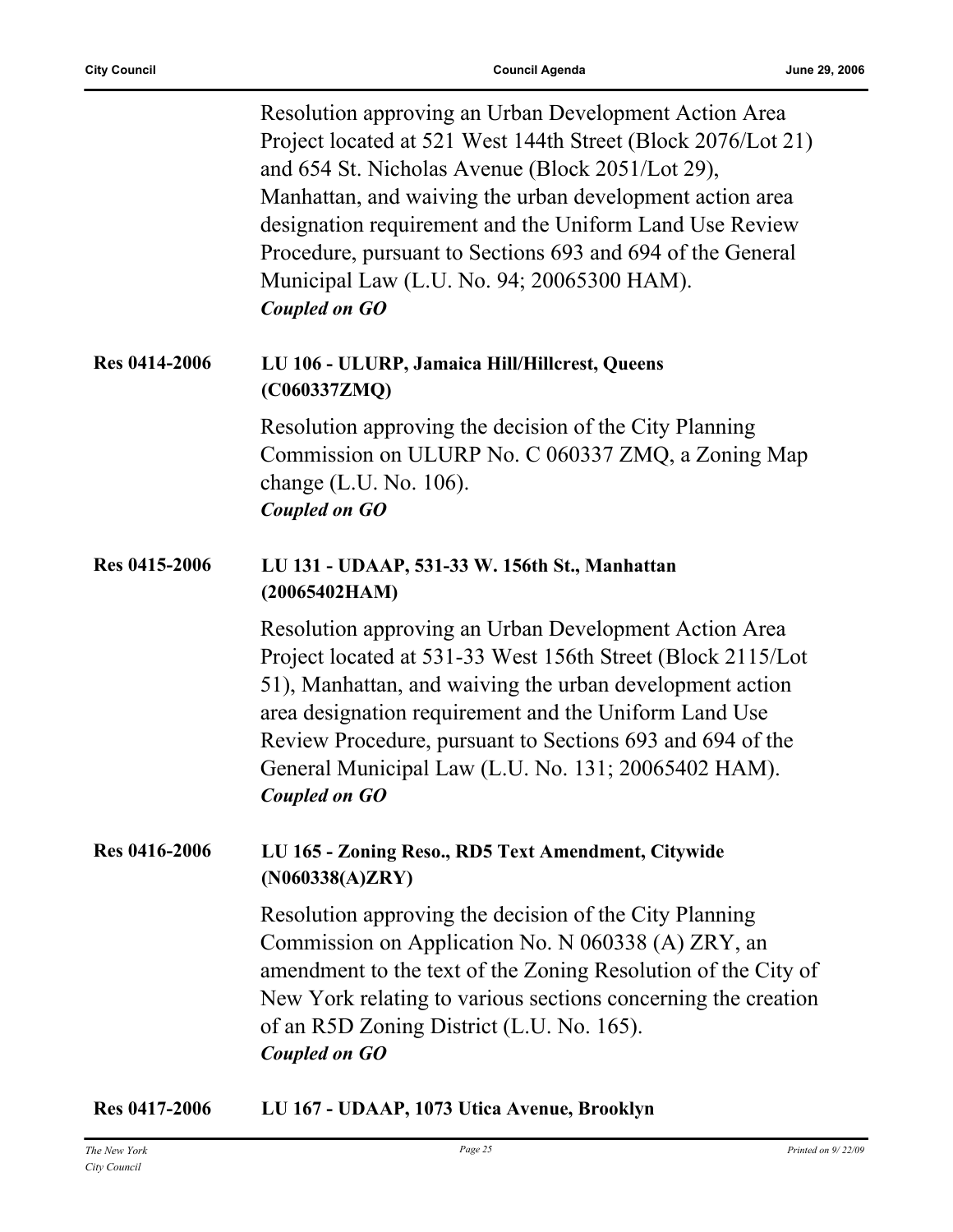|                      | (20065463HAK)                                                                                                                                                                                                                                                                                                                                                                                                                                                                                                          |
|----------------------|------------------------------------------------------------------------------------------------------------------------------------------------------------------------------------------------------------------------------------------------------------------------------------------------------------------------------------------------------------------------------------------------------------------------------------------------------------------------------------------------------------------------|
|                      | Resolution approving an Urban Development Action Area<br>Project located at 476 Linden Boulevard (Block 4875/Lot 8),<br>Brooklyn, and waiving the urban development action area<br>designation requirement and the Uniform Land Use Review<br>Procedure, pursuant to Sections 693 and 694 of the General<br>Municipal Law (L.U. No. 167; 20065462 HAK).<br><b>Coupled on GO</b>                                                                                                                                        |
| <b>Res 0418-2006</b> | LU 168 - UDAAP, 476 Linden Boulevard, Brooklyn<br>(20065462HAK)                                                                                                                                                                                                                                                                                                                                                                                                                                                        |
|                      | Resolution approving an Urban Development Action Area<br>Project located at 1073 Utica Avenue (Block 4735/Lot 43),<br>and waiving the urban development action area designation<br>requirement and the Uniform Land Use Review Procedure,<br>pursuant to Sections 693 and 694 of the General Municipal<br>Law (L.U. No. 168; 20065463 HAK).<br><b>Coupled on GO</b>                                                                                                                                                    |
| Res 0419-2006        | LU 178 - ULURP, 133 Pitt Street, Manhattan (C060277ZSM)                                                                                                                                                                                                                                                                                                                                                                                                                                                                |
|                      | Resolution approving the decision of the City Planning<br>Commission on ULURP No. C 060277 ZSM (L.U. No. 178),<br>for the grant of a special permit pursuant to 74-902 of the<br>Zoning Resolution to permit the allowable community facility<br>floor area ratio of Section 24-11 (Maximum Floor Area and<br>Percentage of Lot Coverage) to apply to a proposed<br>approximately 99,158 square-foot, 12-story Non-Profit<br>Institution with Sleeping Accommodations (U.G. 3A),<br>Manhattan.<br><b>Coupled on GO</b> |
| <b>Res 0420-2006</b> | LU 179 - Sidewalk Cafe, 194-23 Northern Boulevard, Queens<br>(20065421TCQ)                                                                                                                                                                                                                                                                                                                                                                                                                                             |
|                      | Resolution disapproving the petition for a revocable consent<br>for an unenclosed sidewalk café located at 194-23 Northern<br>Boulevard, Queens (20065421 TCQ; L.U. No. 179).                                                                                                                                                                                                                                                                                                                                          |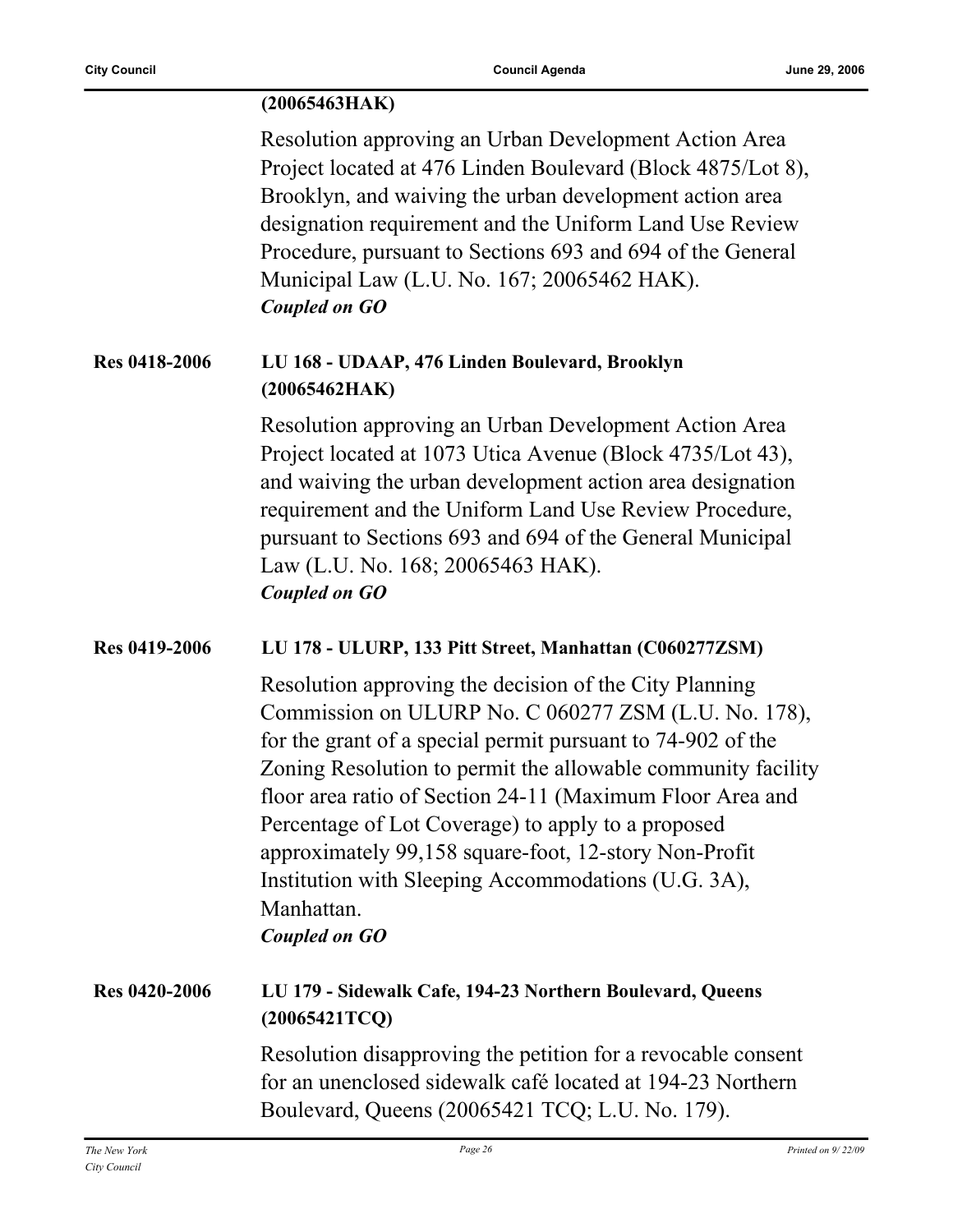|                      | <b>Motion to Disapprove</b>                                                                                                                                                                                                                                                                                                                                                   |
|----------------------|-------------------------------------------------------------------------------------------------------------------------------------------------------------------------------------------------------------------------------------------------------------------------------------------------------------------------------------------------------------------------------|
| <b>Res 0421-2006</b> | LU 180 - Landmark, South Brooklyn Marine Terminal,<br><b>Brooklyn (20065414PNK)</b>                                                                                                                                                                                                                                                                                           |
|                      | Resolution approving the lease agreement of real property<br>generally located at the South Brooklyn Marine Terminal<br>(Block 662, portions of Lots 1 and 155), Brooklyn<br>(20065414 PNK; L.U. No. 180).<br><b>Coupled on GO</b>                                                                                                                                            |
| <b>Res 0422-2006</b> | LU 181 - UDAAP, 122-02 Long Street, Queens (20065528HAQ)                                                                                                                                                                                                                                                                                                                      |
|                      | Resolution approving an Urban Development Action Area<br>Project located at 122-03 Long Street (Block 12255/Lot 19),<br>Queens, and waiving the urban development action area<br>designation requirement and the Uniform Land Use Review<br>Procedure, pursuant to Sections 693 and 694 of the General<br>Municipal Law (L.U. No. 181; 20065528 HAQ).<br><b>Coupled on GO</b> |
| <b>Res 0423-2006</b> | LU 188 - ULURP, Maspeth Woodside Rezoning, Queens<br>(C060294ZMQ)                                                                                                                                                                                                                                                                                                             |
|                      | Resolution approving the decision of the City Planning<br>Commission on ULURP No. C 060294 ZMQ, a Zoning Map<br>change $(L.U. No. 188)$ .<br><b>Coupled on GO</b>                                                                                                                                                                                                             |
| <b>Res 0424-2006</b> | LU 189 - School Construction, Beekman School, Manhattan<br>(20065349SCM)                                                                                                                                                                                                                                                                                                      |
|                      | Resolution approving the site plan for a public school facility<br>located generally on a block bounded by Beekman Street, Gold<br>Street, Spruce Street and Nassau Street, Manhattan<br>(Non-ULURP No. 20065349 SCM; L.U. No. 189).<br><b>Coupled on GO</b>                                                                                                                  |

## **12. General Orders Calendar**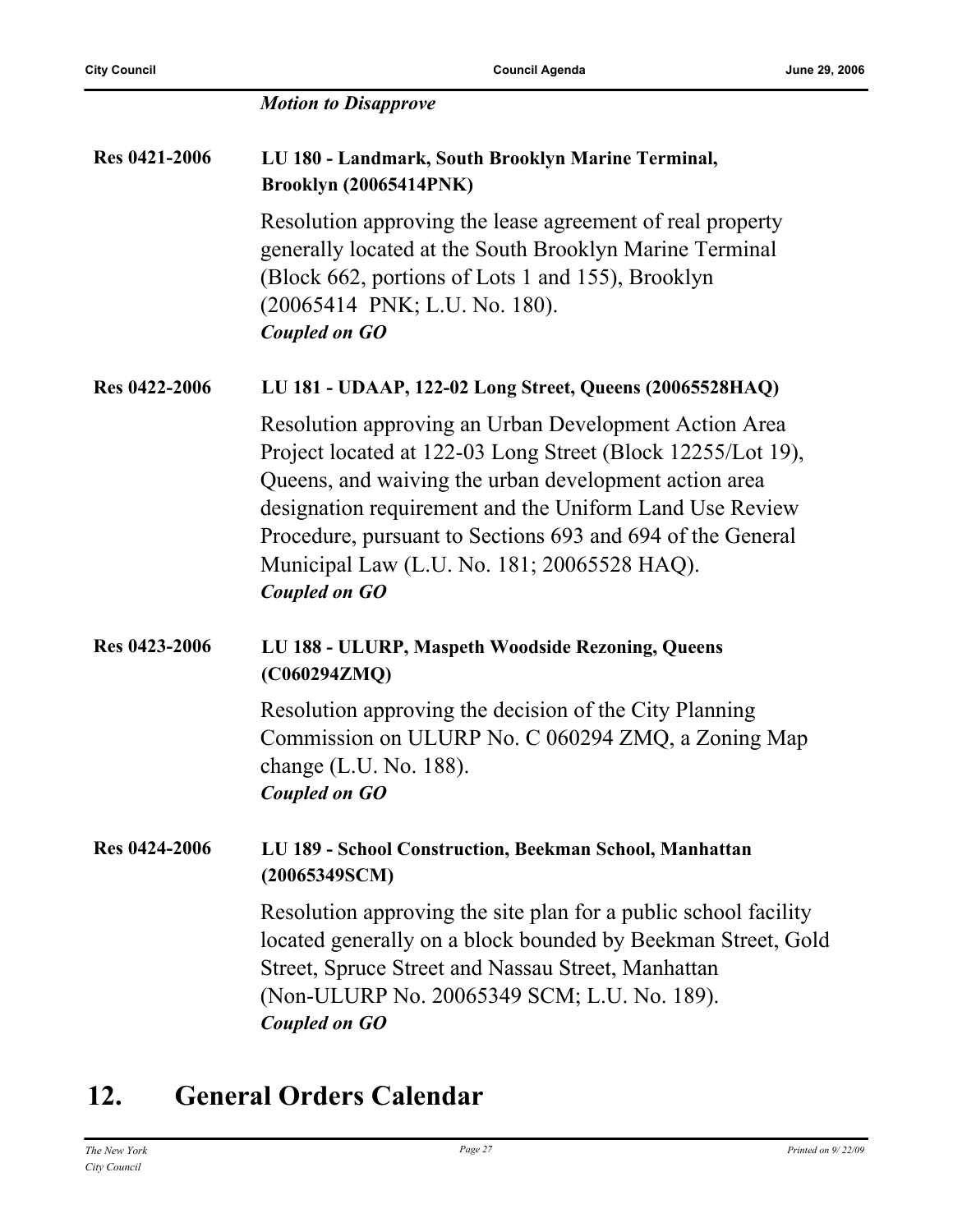| Int 0368-2006-A | <b>Street Name Changes</b>                                  |
|-----------------|-------------------------------------------------------------|
|                 | A Local Law in relation to the naming of five thoroughfares |
|                 | and public places, Actors' Equity Corner, Borough of        |
|                 | Manhattan, Josephine Diana Blvd., Borough of Brooklyn, Rev. |
|                 | Msgr. Bryan J. Karvelis Way, Borough of Brooklyn, Sgt. Jose |
|                 | Gomez Place, Borough of Queens and Dr. Reverend Wyatt       |
|                 | Tee Walker Square, Borough of Manhattan and the repeal of   |
|                 | sections 3, 26 and 47 of local law number 13 for the year   |
|                 | 2006.                                                       |
|                 | Coupled on GO                                               |
| T2006-0001      | <b>Commissioner of Deeds</b>                                |
|                 | <b>Commissioner of Deeds</b>                                |
|                 | Coupled on GO                                               |

## **Coupled on General Order Calendar**

| Int $0350 - 2006 - A$ | Performance by the police department of certain functions<br>previously performed by the Dept of Transportation.<br>A and GO with $M/N$ |
|-----------------------|-----------------------------------------------------------------------------------------------------------------------------------------|
| Int $0371 - 2006$     | Titles and procedures of the office of chief medical examiner.<br><b>Filed</b>                                                          |
| Int 0385-2006         | Titles and procedures of the office of chief medical examiner.<br><b>Preconsidered - GO with <math>M/N</math></b>                       |

## **Finance**

- **Int 0384-2006 Amend local law number 2 for the year 2005, in relation to film production tax credits.** *Preconsidered - GO with M / N*
- **Int 0391-2006 Real property tax surcharge on certain class one properties.**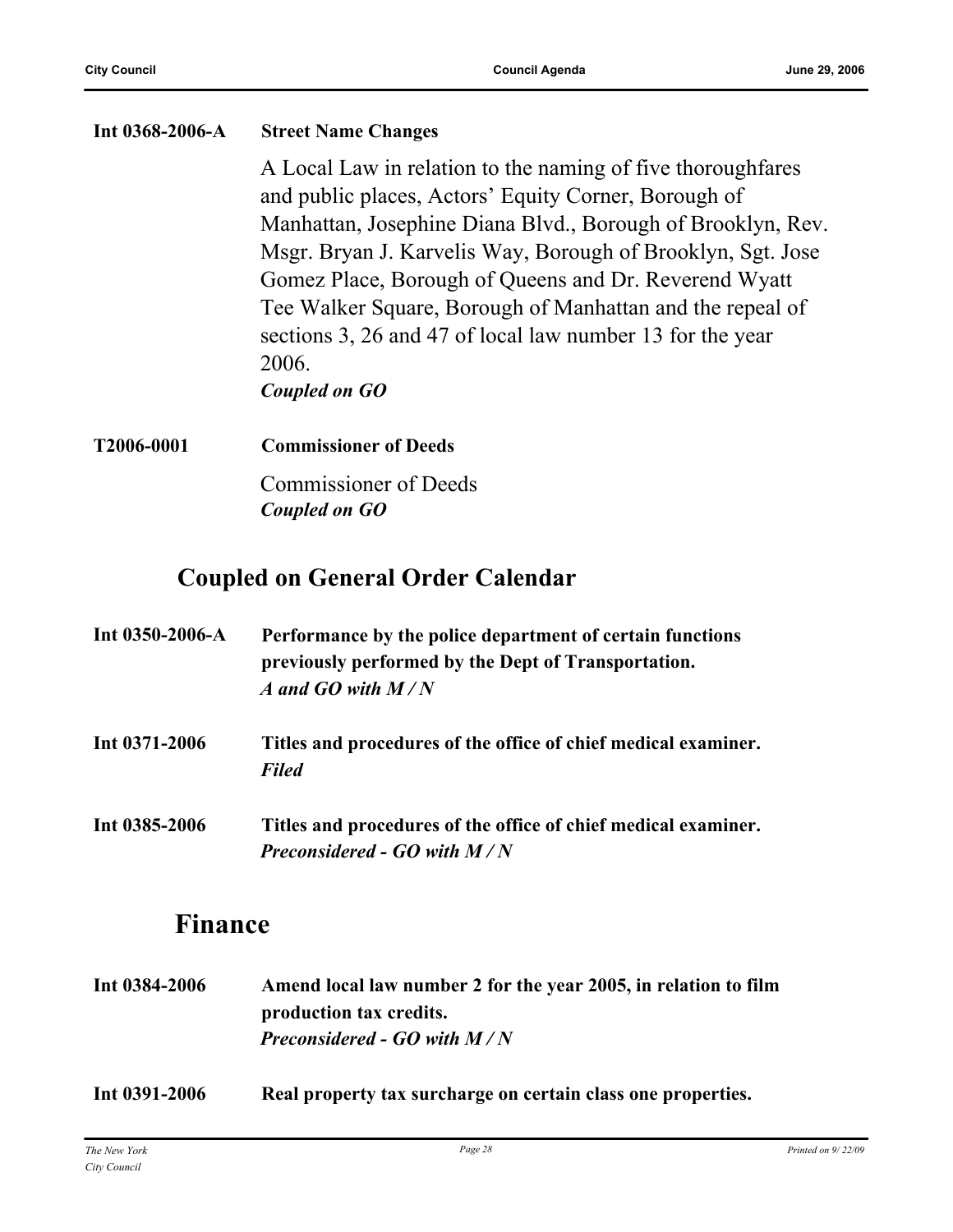|                      | Preconsidered - GO with M/N                                                                                                                                                                                                   |
|----------------------|-------------------------------------------------------------------------------------------------------------------------------------------------------------------------------------------------------------------------------|
| M 0118-2006          | <b>Expense Revenue Contract Budget, for Fiscal Year 2007.</b><br>GO                                                                                                                                                           |
| <b>Res 0403-2006</b> | <b>Expense Revenue Contract Budget, for FY'07.</b><br>GQ                                                                                                                                                                      |
| <b>Res 0404-2006</b> | <b>Expense Revenue Contract Budget, for FY'07.</b><br>GQ                                                                                                                                                                      |
| M 0119-2006          | <b>Executive Capital Budget for Fiscal Year 2007.</b><br>GO                                                                                                                                                                   |
| <b>Res 0405-2006</b> | <b>Executive Capital Budget for Fiscal Year 2007.</b><br>GQ                                                                                                                                                                   |
| <b>Res 0406-2006</b> | <b>Executive Capital Budget for Fiscal Year 2007.</b><br>GQ                                                                                                                                                                   |
| M 0120-2006          | Proposed City FY'07 Community Development Program, the<br>Proposed CFY'07 Budget, the Proposed Reallocations-the CD<br><b>XXXII Funds, Proposed CD XXXIII Statement of Objectives</b><br>and Budget, dated May 4, 2006.<br>GO |
| <b>Res 0407-2006</b> | Proposed City FY'07 Community Development Program, the<br>Proposed CFY'07 Budget, the Proposed Reallocations-the CD<br><b>XXXII Funds, Proposed CD XXXIII Statement of Objectives</b><br>and Budget, dated May 4, 2006.<br>GO |
| M 0203-2006          | <b>Submitting Proposed 2006 Amendment to the 2005-2009</b><br><b>Five-Year Capital Plan.</b><br>GO                                                                                                                            |
| <b>Res 0408-2006</b> | Submitting Proposed 2006 Amendment to the 2005-2009<br><b>Five-Year Capital Plan.</b>                                                                                                                                         |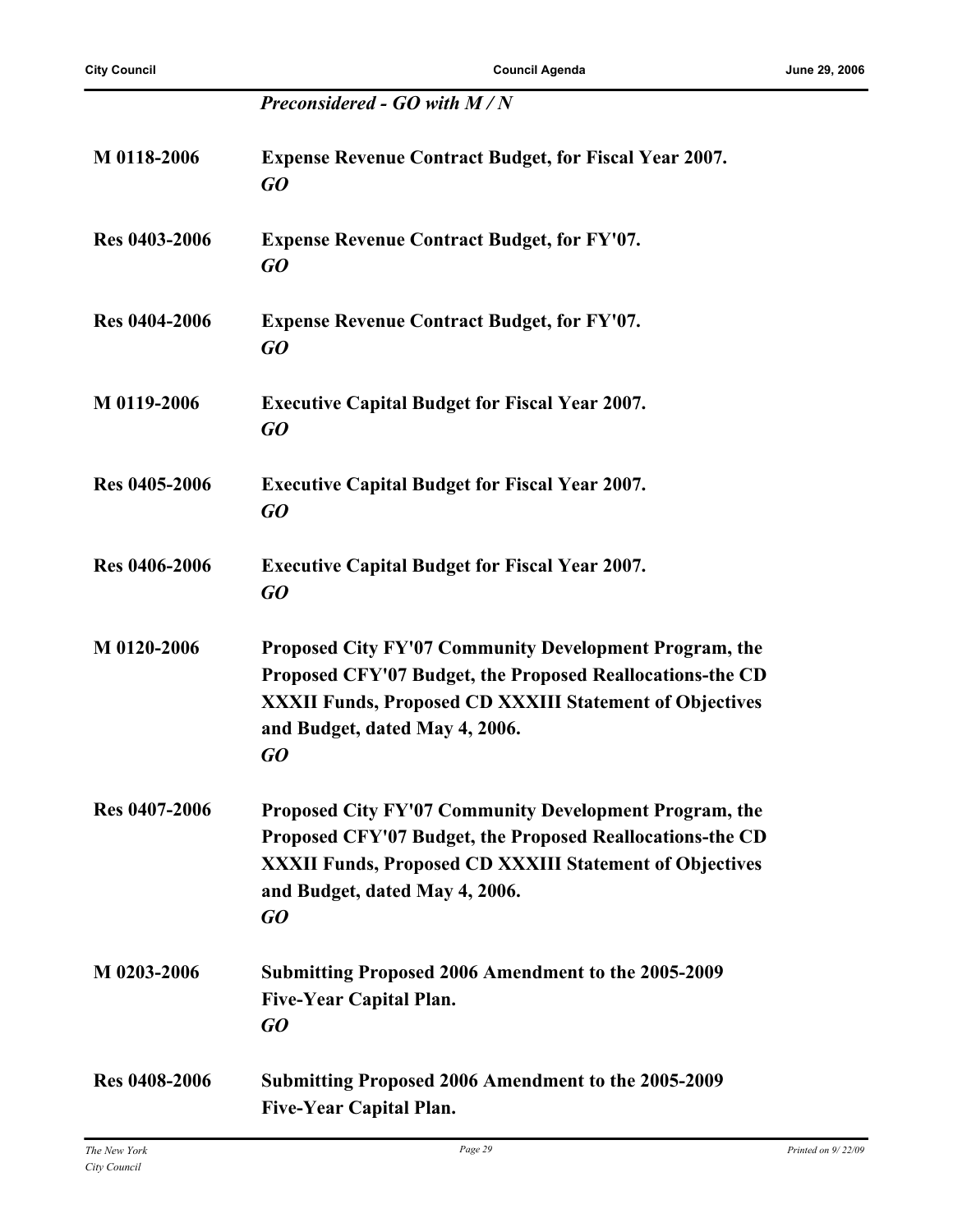|             | GO                                                                                                                                                              |
|-------------|-----------------------------------------------------------------------------------------------------------------------------------------------------------------|
| M 0012-2006 | Financial Plan Detail and Summary Book, Volumes I and II for<br><b>Fiscal Years 2006-2010</b><br><b>Filed</b>                                                   |
| M 0013-2006 | <b>Preliminary Expense Budget for Fiscal Year 2007</b><br><b>Filed</b>                                                                                          |
| M 0014-2006 | <b>Geographic Reports for Expense Budget for Fiscal Year 2007</b><br><b>Filed</b>                                                                               |
| M 0015-2006 | Departmental Estimates Report, Volumes I, II, III, IV and V,<br>for Fiscal Year 2007<br><b>Filed</b>                                                            |
| M 0016-2006 | <b>Contract Budget Report for Fiscal Year 2007</b><br><b>Filed</b>                                                                                              |
| M 0017-2006 | <b>Preliminary Capital Budget, Fiscal Year 2007</b><br><b>Filed</b>                                                                                             |
| M 0018-2006 | Capital Commitment Plan, Fiscal Year 2007, Volumes 1, 2, &<br>3, and the Capital Commitment Plan, Fiscal Year 2006,<br><b>Financial Summary</b><br><b>Filed</b> |
| M 0019-2006 | <b>Preliminary Ten-Year Capital Strategy, Fiscal Year 2007-2016.</b><br><b>Filed</b>                                                                            |
| M 0121-2006 | <b>Executive Budget Supporting Schedules for FY'07.</b><br><b>Filed</b>                                                                                         |
| M 0122-2006 | <b>Capital Commitment Plan, Executive Budget, FY'07, Volumes</b><br>I, II and III.<br><b>Filed</b>                                                              |
| M 0123-2006 | <b>Executive Budget -Geographic Reports for Expense Budget for</b>                                                                                              |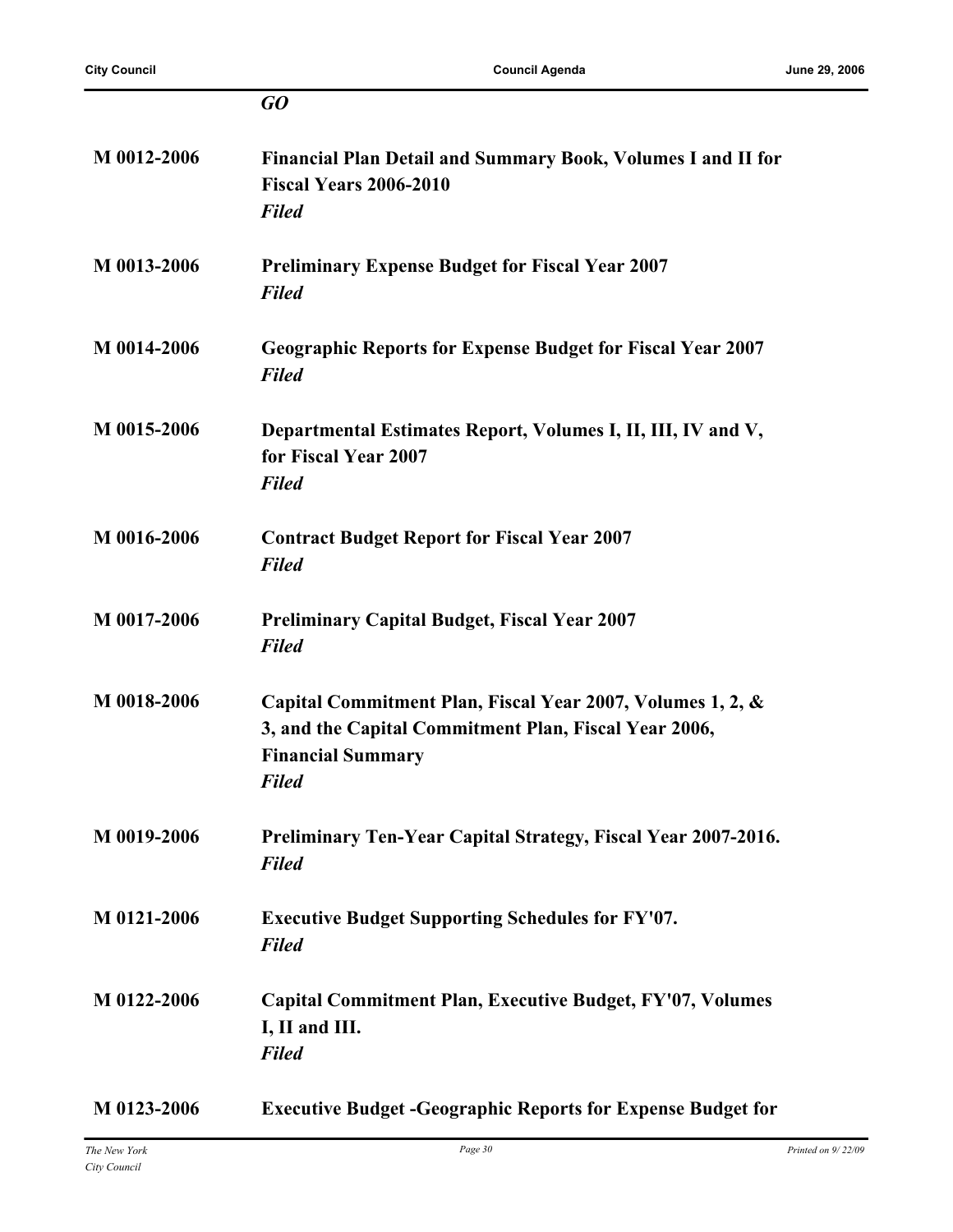|                      | FY'07.                                                                                                                                                                   |
|----------------------|--------------------------------------------------------------------------------------------------------------------------------------------------------------------------|
|                      | <b>Filed</b>                                                                                                                                                             |
| M 0124-2006          | <b>Executive Capital Budget FY'07, Capital Project Detail Data,</b><br>Citywide Volumes 1 and 2 and Volumes for the Five Boroughs,<br>dated May 4, 2006.<br><b>Filed</b> |
| M 0125-2006          | <b>Budget Summary, Message of the Mayor and Summary of</b><br>Reduction Program relative to the Executive Budget, FY'07.<br><b>Filed</b>                                 |
| <b>Res 0409-2006</b> | M 208 - Transfer City funds between various agencies in FY'06<br>to implement changes to the City's expense budget. (MN - 7)<br><b>Preconsidered - GO</b>                |
| <b>Res 0410-2006</b> | $M$ 209 - Appropriate new revenues in FY'06. (MN - 8)<br><b>Preconsidered - GO</b>                                                                                       |
| M 0270-2006          | Approving a resolution of the Council of the City of NY fixing<br>the tax rate for the FY'07, adopted June 29, 2006.<br><b>Preconsidered - GO</b>                        |
| <b>Res 0411-2006</b> | Approving a resolution of the Council of the City of NY fixing<br>the tax rate for the FY'07, adopted June 29, 2006.<br><b>Preconsidered - GO</b>                        |

## **Land Use**

| Int 0387-2006        | Public notice and hearing requirements of the franchise and<br>concession review committee.<br><b>Preconsidered - GO with <math>M/N</math></b> |
|----------------------|------------------------------------------------------------------------------------------------------------------------------------------------|
| <b>Res 0412-2006</b> | LU 74 - ULURP, 212-214 E. 7th St. & 617-619 E. 9th St.,<br>Manhattan (C060281HAM)<br>GO                                                        |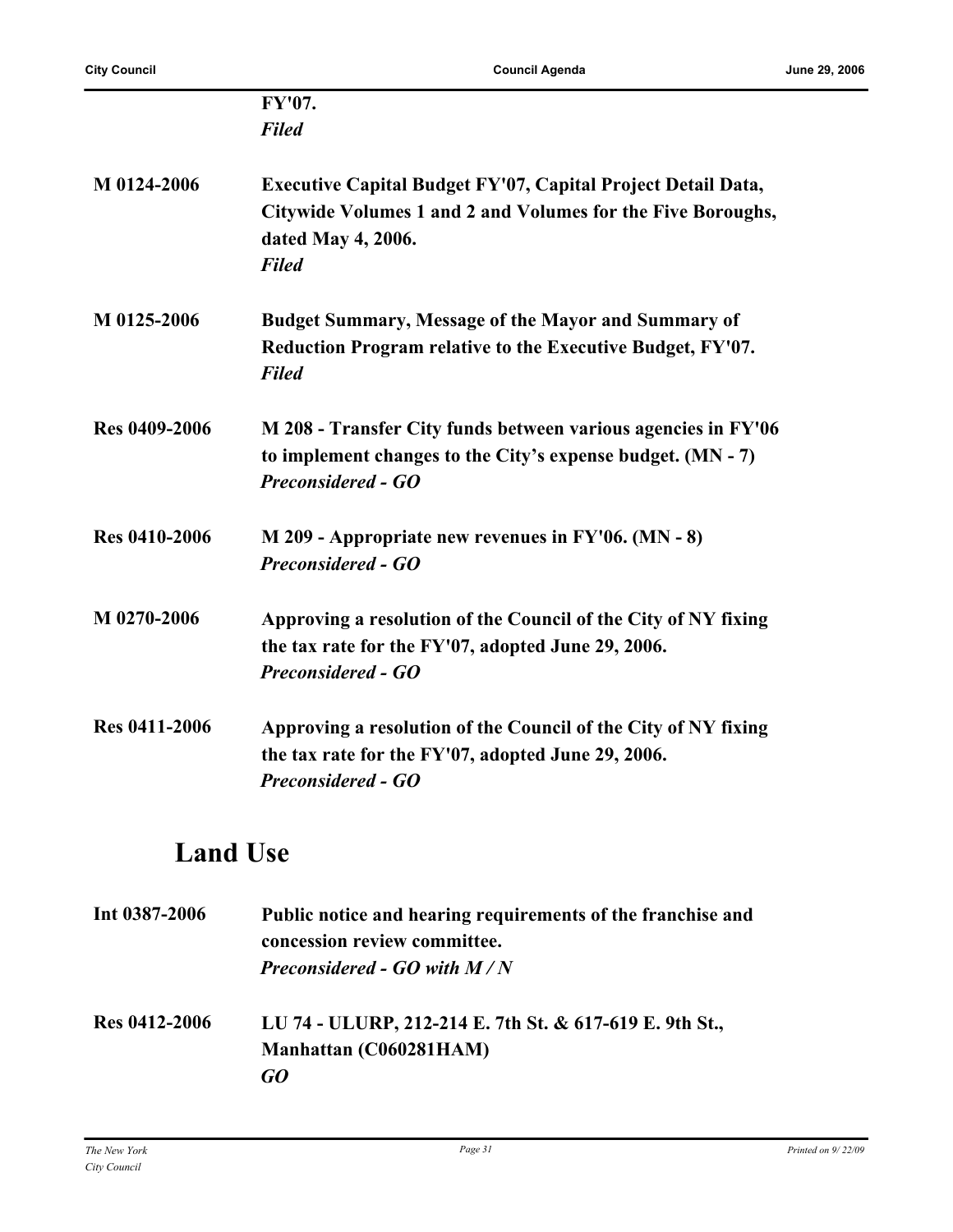| <b>Res 0413-2006</b> | LU 94 - UDAAP, 521 W. 144th St. & 654 St. Nicholas Ave.,  |
|----------------------|-----------------------------------------------------------|
|                      | Manhattan (20065300HAM)                                   |
|                      | GO                                                        |
|                      |                                                           |
| <b>Res 0414-2006</b> |                                                           |
|                      | LU 106 - ULURP, Jamaica Hill/Hillcrest, Queens            |
|                      | (C060337ZMQ)                                              |
|                      | GQ                                                        |
| Res 0415-2006        |                                                           |
|                      | LU 131 - UDAAP, 531-33 W. 156th St., Manhattan            |
|                      | (20065402HAM)                                             |
|                      | GO                                                        |
| Res 0416-2006        | LU 165 - Zoning Reso., RD5 Text Amendment, Citywide       |
|                      |                                                           |
|                      | (N060338(A)ZRY)                                           |
|                      | GQ                                                        |
| <b>Res 0417-2006</b> | LU 167 - UDAAP, 1073 Utica Avenue, Brooklyn               |
|                      | (20065463HAK)                                             |
|                      | GQ                                                        |
|                      |                                                           |
| <b>Res 0418-2006</b> | LU 168 - UDAAP, 476 Linden Boulevard, Brooklyn            |
|                      | (20065462HAK)                                             |
|                      | GQ                                                        |
|                      |                                                           |
| <b>Res 0419-2006</b> | LU 178 - ULURP, 133 Pitt Street, Manhattan (C060277ZSM)   |
|                      | GO                                                        |
|                      |                                                           |
| <b>Res 0420-2006</b> | LU 179 - Sidewalk Cafe, 194-23 Northern Boulevard, Queens |
|                      | (20065421TCQ)                                             |
|                      | <b>Disapproved</b>                                        |
|                      |                                                           |
| <b>Res 0421-2006</b> | LU 180 - Landmark, South Brooklyn Marine Terminal,        |
|                      | <b>Brooklyn (20065414PNK)</b>                             |
|                      | GO                                                        |
|                      |                                                           |
| <b>Res 0422-2006</b> | LU 181 - UDAAP, 122-02 Long Street, Queens (20065528HAQ)  |
|                      | GO                                                        |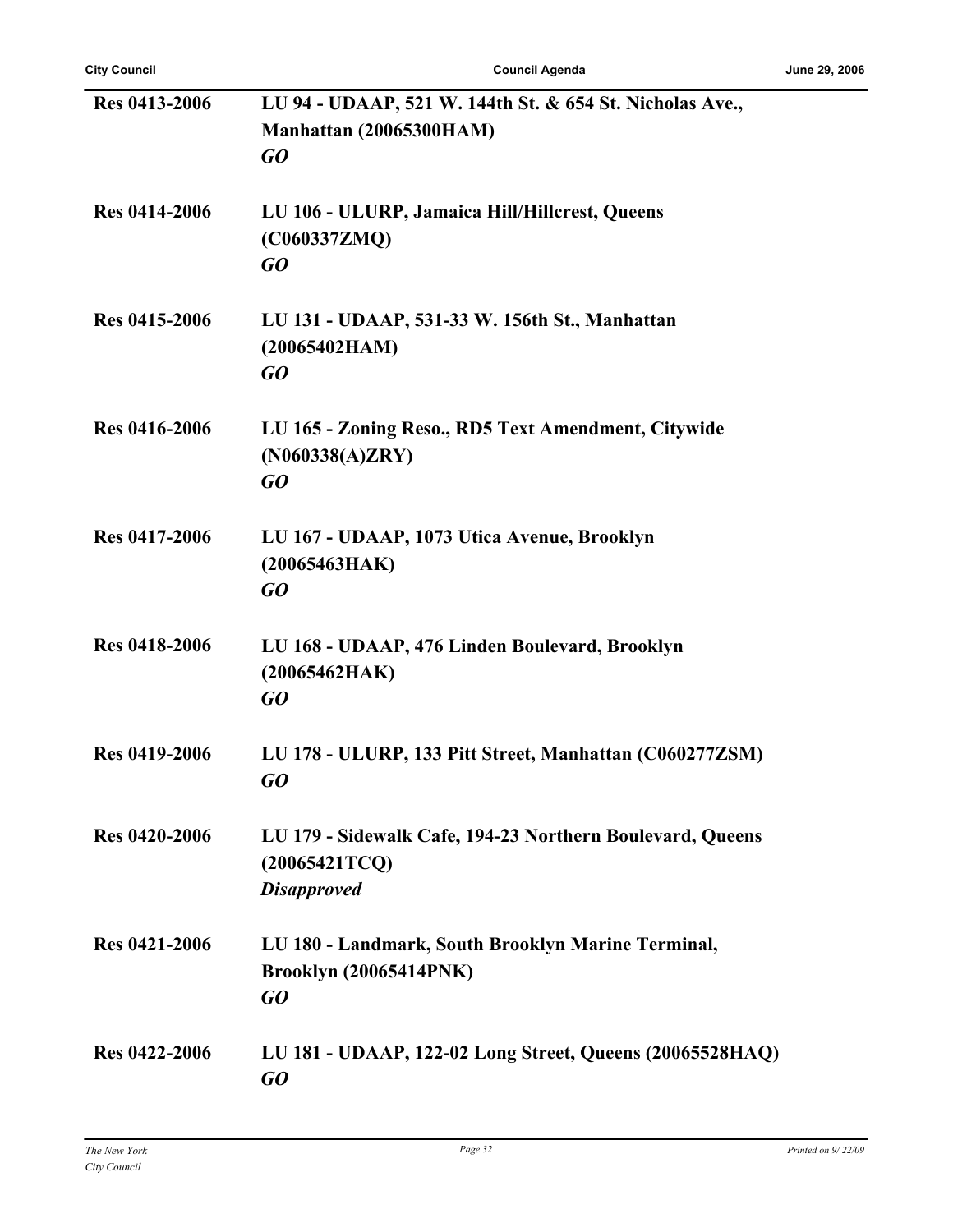| <b>Res 0423-2006</b> | LU 188 - ULURP, Maspeth Woodside Rezoning, Queens<br>(C060294ZMQ)<br>GO        |
|----------------------|--------------------------------------------------------------------------------|
| <b>Res 0424-2006</b> | LU 189 - School Construction, Beekman School, Manhattan<br>(20065349SCM)<br>GO |

## **General Order Calendar**

- **Int 0368-2006-A Street Name Changes** *GO*
- **T2006-0001 Commissioner of Deeds** *GO*

#### **Introduction & Reading of Bills See Attached 13.**

- **14. Discussion of Resolutions**
- **15. Resolutons**
- **16. General Discussion**

## **17. Extension of Remarks**

#### **INTRODUCTION AND READING OF BILLS**

**Int 0384-2006** *By The Speaker (Speaker Quinn) and Council Members Yassky, Weprin, Recchia Jr., James, Gioia, Jackson, Arroyo, Martinez, Comrie Jr., Mealy and Nelson (in conjunction with the Mayor)*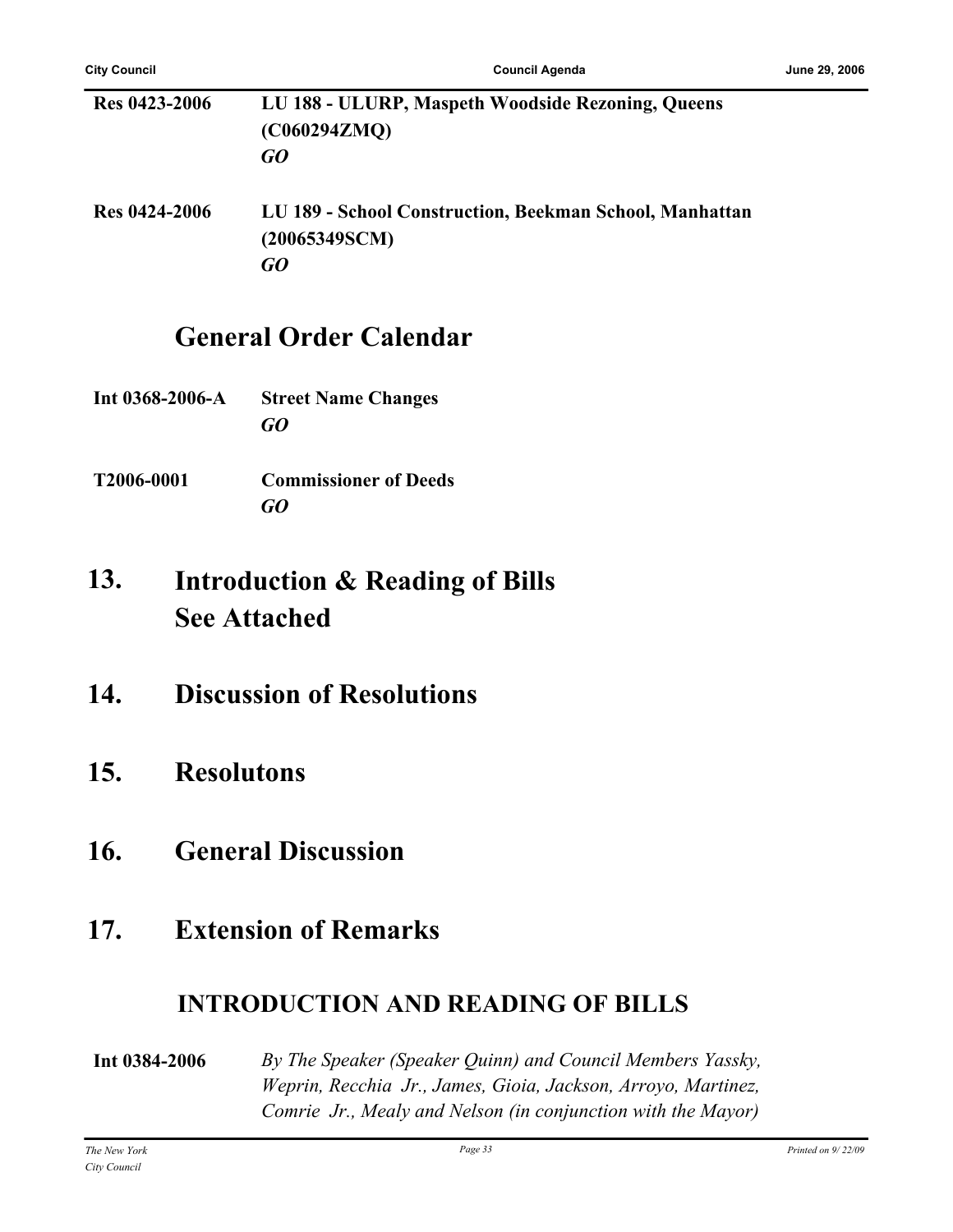|               | A Local Law to amend local law number 2 for the year 2005,<br>in relation to film production tax credits.<br><b>Preconsidered - Finance</b>                                                                                                                                    |
|---------------|--------------------------------------------------------------------------------------------------------------------------------------------------------------------------------------------------------------------------------------------------------------------------------|
| Int 0385-2006 | By Council Members Addabbo Jr., Comrie Jr., Mark-Viverito,<br>Palma, Stewart, Nelson, Seabrook, Sears, Mealy and White Jr. (by<br>request of the Mayor)                                                                                                                        |
|               | A Local Law to amend the New York City charter and the<br>administrative code of the city of New York, in relation to<br>titles and procedures of the office of chief medical examiner.<br><b>Preconsidered - Civil Service &amp; Labor</b>                                    |
| Res 0395-2006 | By Council Members Baez, Comrie Jr., Gonzalez, Jackson, James,<br>Mealy, Weprin, White Jr. and Mark-Viverito                                                                                                                                                                   |
|               | Resolution calling upon the federal government to ensure that<br>all veterans whose identifying information was stolen from the<br>Department of Veterans Affairs receive free quarterly credit<br>reports.<br><b>Veterans</b>                                                 |
| Res 0396-2006 | By Council Members Dickens, Gerson, Avella, Brewer, Comrie Jr.,<br>Fidler, Gonzalez, Jackson, James, Mealy, Weprin, White Jr. and<br>Mark-Viverito                                                                                                                             |
|               | Resolution calling upon the New York State Legislature to<br>adopt legislation improving the ability of individuals who<br>participated in September 11th rescue, recovery and cleanup<br>efforts to collect workers' compensation benefits.<br><b>Civil Service and Labor</b> |
| Int 0386-2006 | By Council Members Dilan, Comrie Jr., Gonzalez, James, Stewart<br>and White Jr. (by request of the Mayor)                                                                                                                                                                      |
|               | A Local Law to amend the administrative code of the city of<br>New York, in relation to the maintenance of sprinkler systems<br>in certain residential occupancies.<br><b>Housing and Buildings</b>                                                                            |
| Res 0397-2006 | By Council Members Gerson, Brewer, Nelson, Weprin and White                                                                                                                                                                                                                    |

*City Council*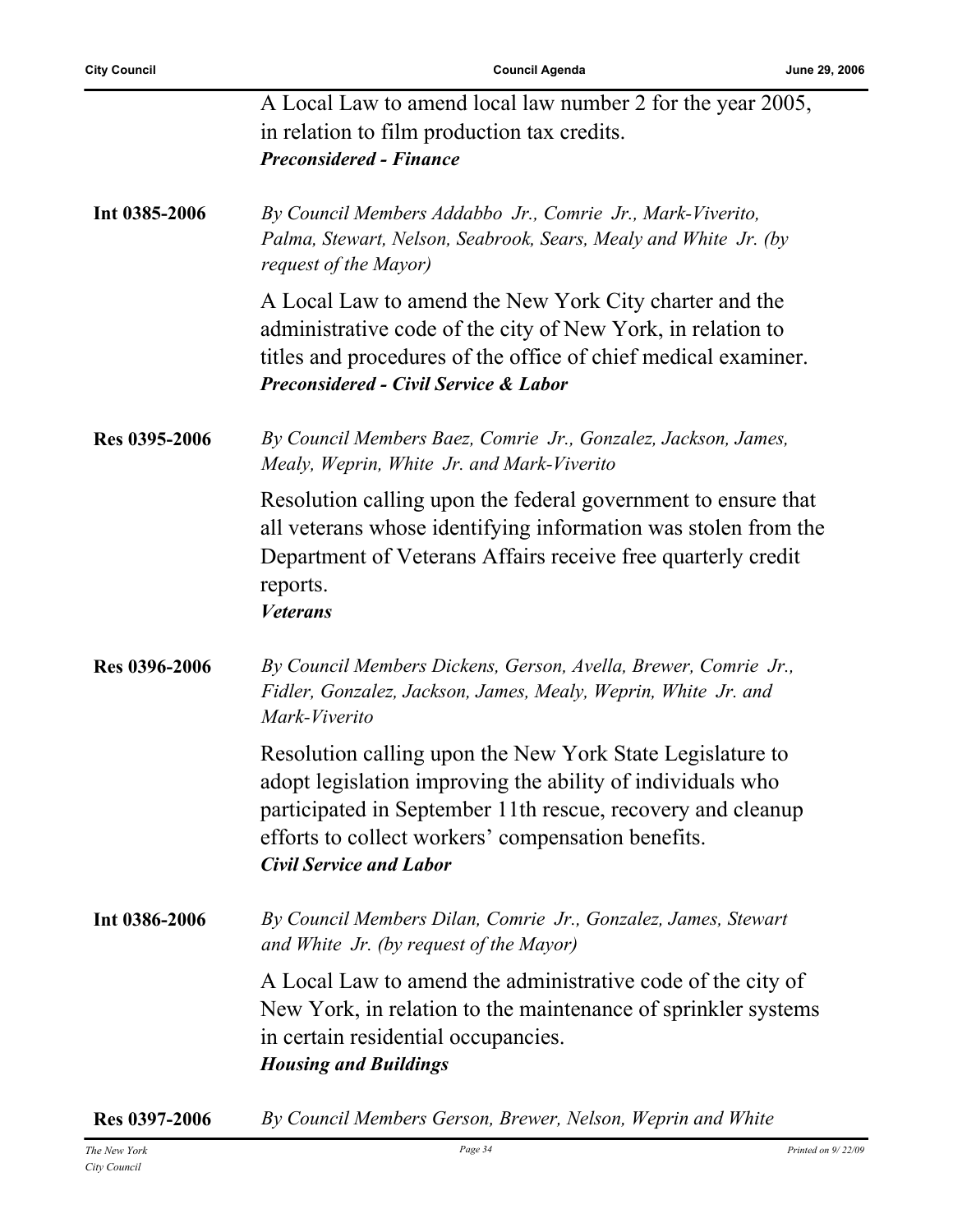|                      | $Jr$ .                                                                                                                                                                                                                                                                                                                                                                                                                                                                                                     |
|----------------------|------------------------------------------------------------------------------------------------------------------------------------------------------------------------------------------------------------------------------------------------------------------------------------------------------------------------------------------------------------------------------------------------------------------------------------------------------------------------------------------------------------|
|                      | Resolution denouncing the National Association of Teachers<br>in Further and Higher Education's boycott of Israeli academics<br>who do not distance themselves from "Israeli apartheid"<br>policies" as a misguided attempt at influencing Middle Eastern<br>politics.<br><b>Cultural Affairs, Libraries &amp; International Intergroup Relations</b>                                                                                                                                                      |
| Int 0387-2006        | By Council Members Katz, White Jr. and Foster (by request of the<br>Mayor)                                                                                                                                                                                                                                                                                                                                                                                                                                 |
|                      | A Local Law to amend the New York city charter, in relation<br>to the public notice and hearing requirements of the franchise<br>and concession review committee.<br><b>Preconsidered - Land Use</b>                                                                                                                                                                                                                                                                                                       |
| Res 0398-2006        | By Council Members Koppell, Brewer, Fidler, Jackson, James,<br>Nelson, Weprin and White Jr.                                                                                                                                                                                                                                                                                                                                                                                                                |
|                      | Resolution strongly condemning the actions of the government<br>of the Sudan in connection with the atrocities committed by<br>the Janjaweed militias in the western region of Darfur as well<br>as the militias' recent incursion into Chad and urging the<br>government of the United States to provide additional funding<br>to hasten the deployment of United Nations peace keeping<br>troops to this troubled region.<br><b>Cultural Affairs, Libraries &amp; International Intergroup Relations</b> |
| Int 0388-2006        | By Council Member White Jr.                                                                                                                                                                                                                                                                                                                                                                                                                                                                                |
|                      | A Local Law to amend the administrative code of the city of<br>New York in relation to the naming of ferries.<br><b>Transportation</b>                                                                                                                                                                                                                                                                                                                                                                     |
| <b>Res 0399-2006</b> | By Council Members McMahon, Avella, Fidler, Jackson, James,<br>Mealy, Nelson, Recchia Jr., White Jr., Liu, Comrie Jr., Vallone<br>Jr., Weprin, Mendez, Rivera, Vacca, Gallagher, Lanza and Oddo                                                                                                                                                                                                                                                                                                            |
|                      | Resolution calling upon the Mayor of the City of New York to<br>exclude the value of housing and food when calculating                                                                                                                                                                                                                                                                                                                                                                                     |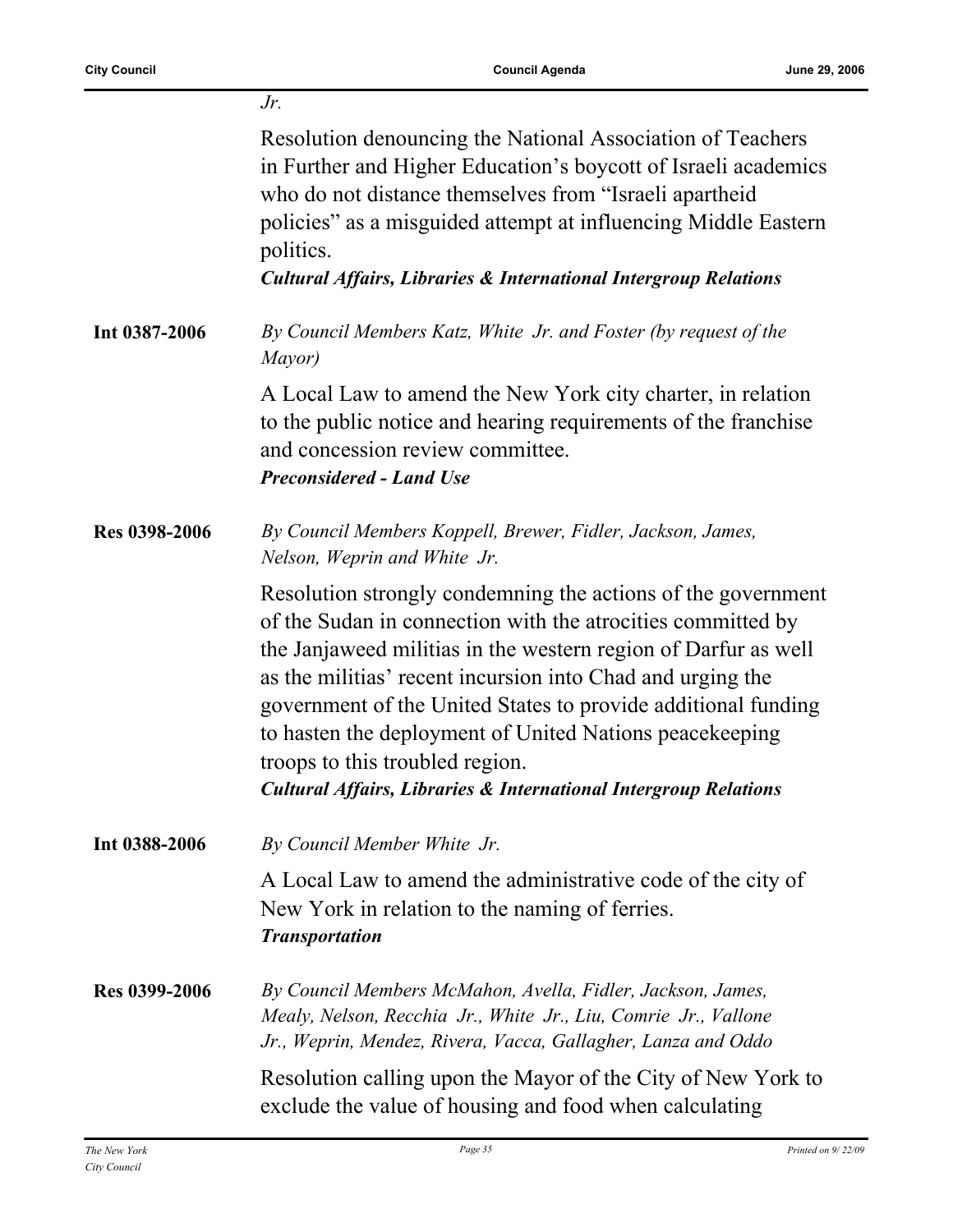|                      | military pay pursuant to the Operation Enduring Freedom<br><b>Extended Benefits Package.</b><br><b>Civil Service and Labor</b>                                                                                                                                                                                                                                 |
|----------------------|----------------------------------------------------------------------------------------------------------------------------------------------------------------------------------------------------------------------------------------------------------------------------------------------------------------------------------------------------------------|
| Int 0389-2006        | By Council Members Mendez, Reyna, Liu, Vallone Jr., Palma,<br>Gonzalez, Nelson, White Jr., Mark-Viverito, Arroyo, Brewer, Avella,<br>de Blasio, Vacca, Foster, Gioia, James, Barron, Crowley, Sears,<br>Yassky, Gerson, Ferreras, Weprin and Ignizio                                                                                                           |
|                      | A Local Law to amend the administrative code of the city of<br>New York, in relation to prohibiting the display of wild or<br>exotic animals for public entertainment or amusement.<br><b>Health</b>                                                                                                                                                           |
| <b>Res 0400-2006</b> | By Council Members Dilan, Gerson, James, Jackson, Brewer,<br>Comrie Jr., Dickens, Fidler, Gonzalez, Mealy, Stewart and<br>Mark-Viverito                                                                                                                                                                                                                        |
|                      | Resolution affirming the New York City Council's support<br>for the members of Local 100 of the Transport Workers Union<br>in their struggle to ensure fair negotiations leading to a quality<br>contract and urging the Metropolitan Transportation Authority<br>to accept the contract terms agreed upon in December 2005.<br><b>Civil Service and Labor</b> |
| <b>Res 0401-2006</b> | By Council Members Palma, Gerson, Avella, James, Comrie Jr.,<br>Gonzalez, Jackson, Mealy, Nelson, Vacca, Koppell, Garodnick,<br>Mark-Viverito, Dickens and Vallone Jr.                                                                                                                                                                                         |
|                      | Resolution calling upon the New York State Senate to<br>introduce and pass a companion bill for Assembly Bill 10504,<br>which would require the placement of nebulizers in schools<br>throughout New York State.<br><b>Health</b>                                                                                                                              |
| Int 0390-2006        | By Council Members Rivera, Comrie Jr., Dickens, Gonzalez and<br>James                                                                                                                                                                                                                                                                                          |
|                      | A Local Law in relation to the creation of a temporary health<br>literacy task force to examine the current status of health<br>literacy in the city of New York and develop recommendations                                                                                                                                                                   |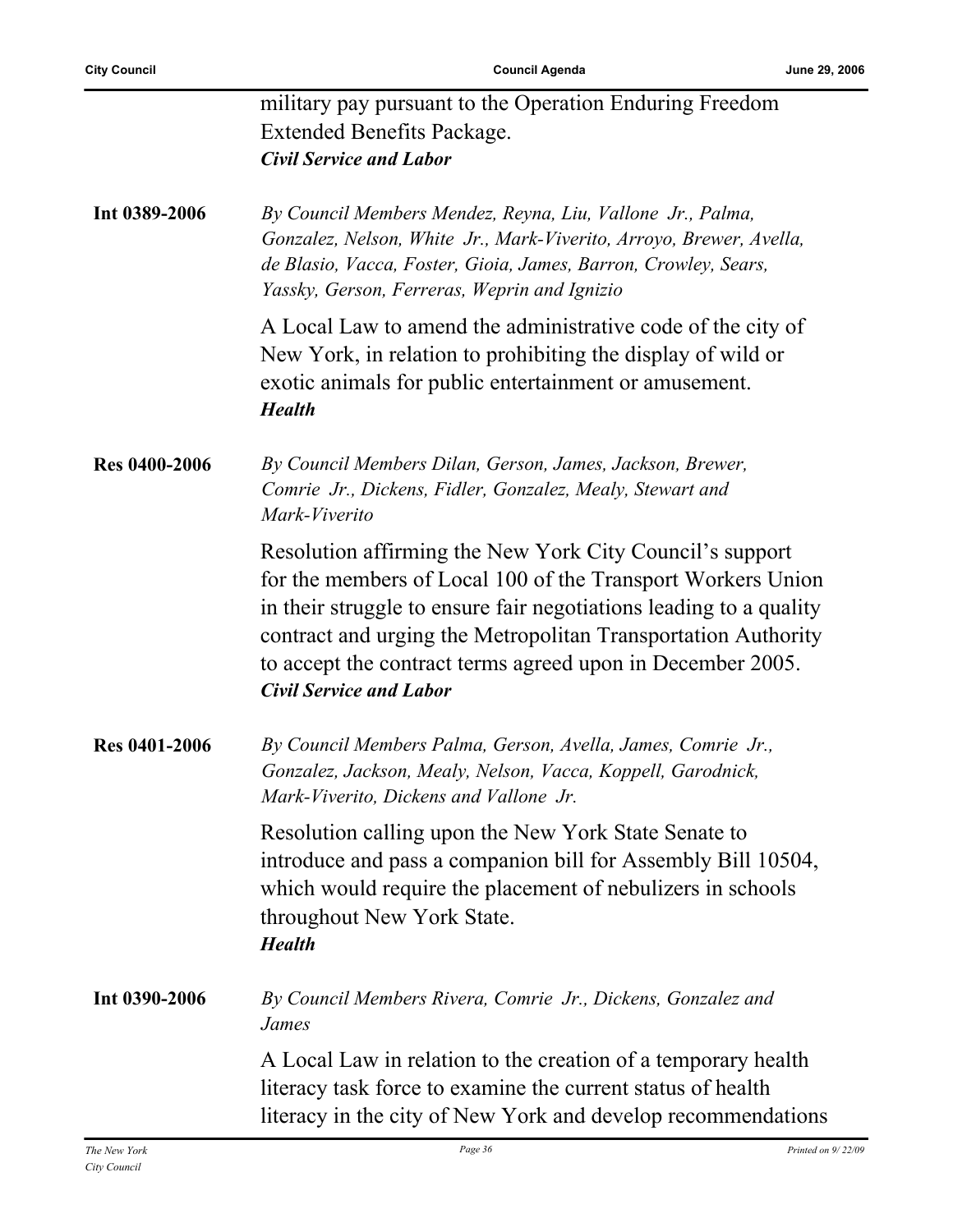| <b>City Council</b>  | <b>Council Agenda</b><br>June 2                                                                                                                                                                                                                                                                                                                                                                                                                                                                                                                                   |
|----------------------|-------------------------------------------------------------------------------------------------------------------------------------------------------------------------------------------------------------------------------------------------------------------------------------------------------------------------------------------------------------------------------------------------------------------------------------------------------------------------------------------------------------------------------------------------------------------|
|                      | on how to improve the public's level of health literacy.<br><b>Health</b>                                                                                                                                                                                                                                                                                                                                                                                                                                                                                         |
| Int 0391-2006        | By Council Members Weprin and White Jr. (by request of the<br>Mayor)                                                                                                                                                                                                                                                                                                                                                                                                                                                                                              |
|                      | A Local Law to amend the administrative code of the city of<br>New York, in relation to a real property tax surcharge on<br>certain class one properties.<br><b>Preconsidered - Finance</b>                                                                                                                                                                                                                                                                                                                                                                       |
| <b>Res 0402-2006</b> | By Council Members Weprin, Recchia Jr., Dickens, Brewer,<br>Comrie Jr., Fidler, Gonzalez, Jackson, Mealy, White Jr. and<br>Mark-Viverito                                                                                                                                                                                                                                                                                                                                                                                                                          |
|                      | Resolution calling on the Department of Cultural Affairs to<br>create a process for cultural organizations to join the Cultural<br>Institutions Group (CIG).<br><b>Cultural Affairs, Libraries &amp; International Intergroup Relations</b>                                                                                                                                                                                                                                                                                                                       |
| LU 0190-2006         | By Council Member Katz                                                                                                                                                                                                                                                                                                                                                                                                                                                                                                                                            |
|                      | Zoning resolution amendment application no. N 060433<br>ZRM, pursuant to Sections 197-d and 201 of the New York<br>City Charter, for an amendment concerning the transfer of<br>unused development rights.<br><b>Zoning and Franchises</b>                                                                                                                                                                                                                                                                                                                        |
| LU 0191-2006         | By Council Member Katz                                                                                                                                                                                                                                                                                                                                                                                                                                                                                                                                            |
|                      | Uniform land use review procedure application no. C 060434<br>ZSM, pursuant to $\S 197$ -c and $\S 197$ -d of the Charter of the<br>City of New York concerning a special permit under the<br>Zoning Resolution in the Borough of Manhattan, Council<br>District no. 3 to facilitate a public parking garage. This<br>application is subject to review and action by the Land Use<br>Committee only if appealed to the Council pursuant to §197-d<br>$(b)(2)$ of the Charter or called up by vote of the Council<br>pursuant to $\S 197-d$ (b)(3) of the Charter. |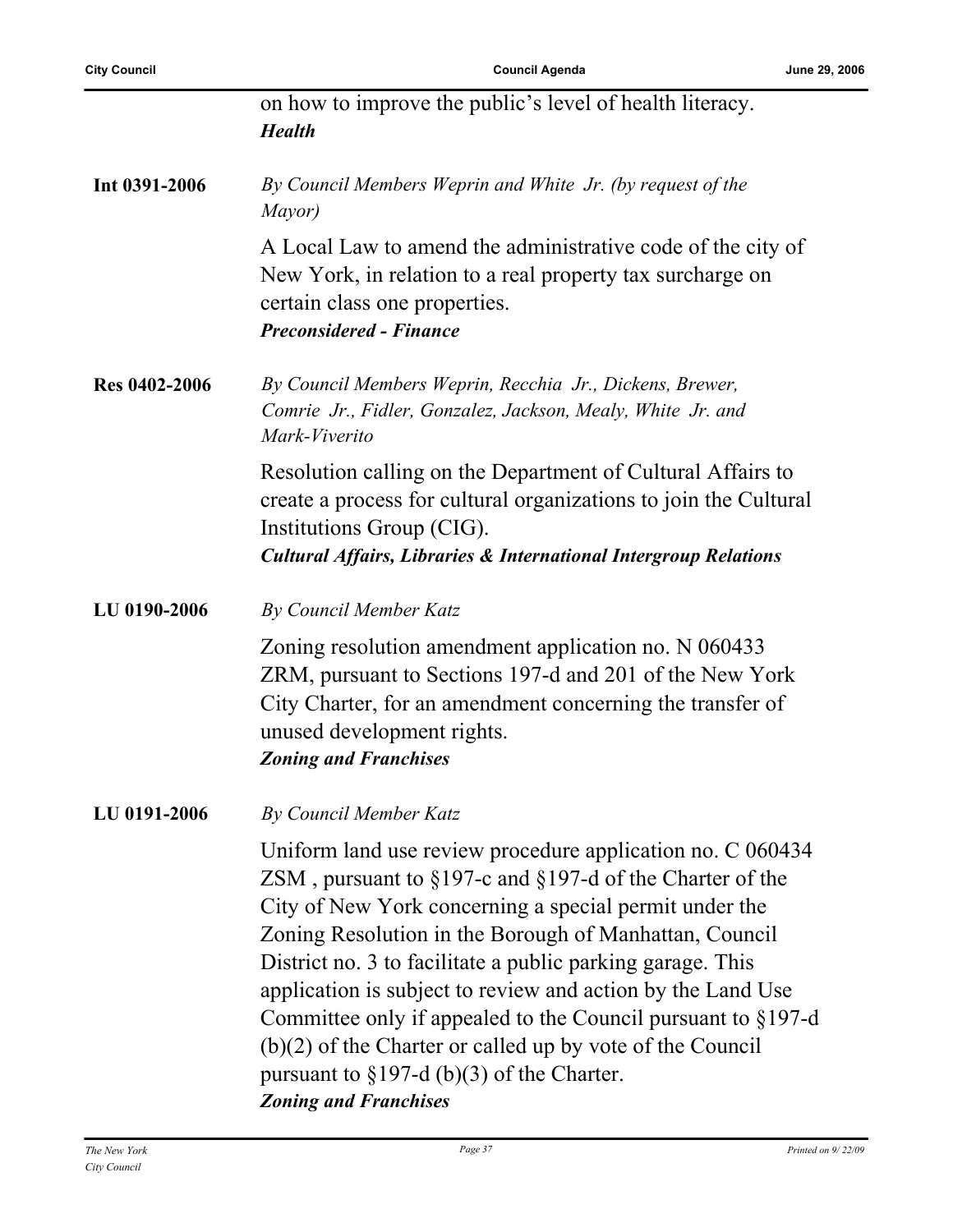| LU 0192-2006 | By Council Member Katz                                                                                                                                                                                                                                                                                                                                                                                                                                                                                                                                                                    |
|--------------|-------------------------------------------------------------------------------------------------------------------------------------------------------------------------------------------------------------------------------------------------------------------------------------------------------------------------------------------------------------------------------------------------------------------------------------------------------------------------------------------------------------------------------------------------------------------------------------------|
|              | Uniform land use review procedure application no. C 020332<br>MLQ, pursuant to §197-c and §197-d of the New York City<br>Charter concerning a landfill in Community Board 7,<br>Borough of Queens, Council District no. 19. This application<br>is subject to review and action by the Land Use Committee<br>only if appealed to the Council pursuant to $\S 197-d$ (b)(2) of<br>the Charter or called up by vote of the Council pursuant to<br>$\S 197-d$ (b)(3) of the Charter.<br><b>Zoning and Franchises</b>                                                                         |
| LU 0193-2006 | By Council Member Katz                                                                                                                                                                                                                                                                                                                                                                                                                                                                                                                                                                    |
|              | Zoning resolution amendment application no. N 060426 ZRY,<br>pursuant to Sections 197-d and 201 of the New York City<br>Charter, for an amendment relating to Section 78-06.<br><b>Zoning and Franchises</b>                                                                                                                                                                                                                                                                                                                                                                              |
| LU 0194-2006 | By Council Member Katz                                                                                                                                                                                                                                                                                                                                                                                                                                                                                                                                                                    |
|              | Application no. 20065437 TCM, pursuant to §20-226 of the<br>Administrative Code of the City of New York, concerning the<br>petition of 2995 Bway Corp., d/b/a Café Swish to continue to<br>maintain and operate an unenclosed sidewalk café located at<br>2955 Broadway, Borough of Manhattan, Council District no.<br>9. This application is subject to review and action by the Land<br>Use Committee only if called-up by vote of the Council<br>pursuant to Rule 11.20b of the Council and $\S20-226(g)$ of the<br>New York City Administrative Code.<br><b>Zoning and Franchises</b> |
| LU 0195-2006 | By Council Member Katz                                                                                                                                                                                                                                                                                                                                                                                                                                                                                                                                                                    |
|              | Application no. 20065293 TCM, pursuant to $\S20-226$ of the<br>Administrative Code of the City of New York, concerning the<br>petition of Radiante LLC, d/b/a City Hall Restaurant to<br>continue to maintain and operate an unenclosed sidewalk café<br>located at 131 Duane Street, Borough of Manhattan, Council                                                                                                                                                                                                                                                                       |